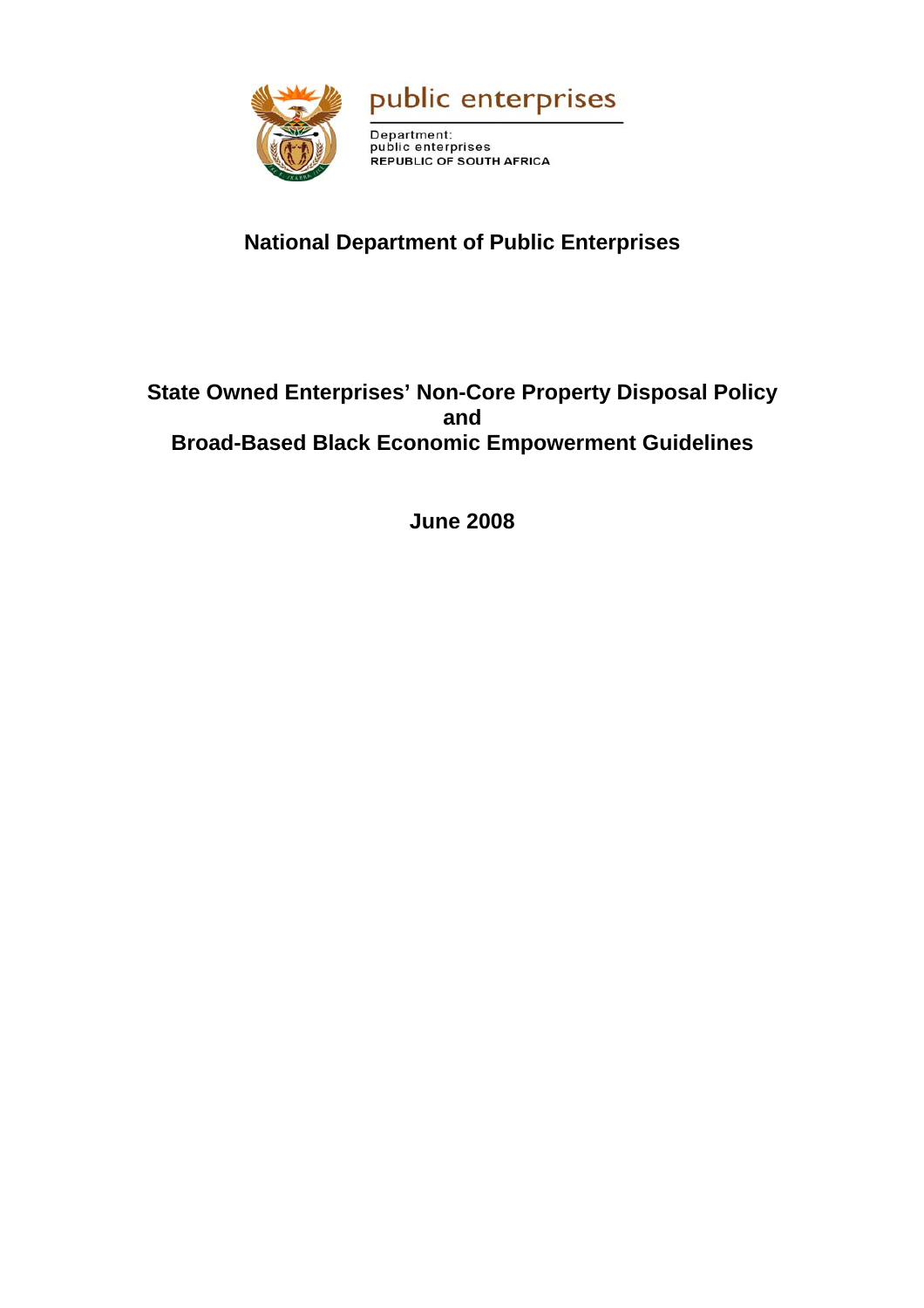# **Table of Contents**

| $\mathbf{1}$ .  | <b>INTRODUCTION</b>                                                              | 3              |
|-----------------|----------------------------------------------------------------------------------|----------------|
| 2.              | <b>OBJECTIVES</b>                                                                | 3              |
| 3 <sub>1</sub>  | <b>REGULATORY FRAMEWORK</b>                                                      | 4              |
| 4.              | <b>APPLICATION</b>                                                               | 5              |
| 5.              | <b>REASONS FOR DISPOSAL</b>                                                      | 5              |
| 6.              | <b>DISPOSAL PROCESS</b>                                                          | 6              |
| 7 <sub>1</sub>  | <b>FORMS OF DISPOSAL</b>                                                         | $\overline{7}$ |
| 8.              | DISPOSAL OF RIGHTS IN IMMOVABLE ASSETS                                           | 9              |
| 9.              | <b>TARGETS</b>                                                                   | 9              |
| 10 <sub>1</sub> | <b>QUALIFICATION CRITERIA</b>                                                    | 10             |
| 11.             | <b>ADJUDICATION CRITERIA</b>                                                     | 13             |
| 12.             | <b>ADDITIONAL MEASURES</b>                                                       | 14             |
| 13.             | <b>COMPLIANCE</b>                                                                | 15             |
| 14.             | <b>REVIEW AND EVALUATION</b>                                                     | 15             |
| 15.             | <b>MONITORING AND REPORTING</b>                                                  | 16             |
| 16.             | <b>DEFINITIONS</b>                                                               | 16             |
|                 | APPENDIX 1: THE GENERIC SCORECARD - GAZETTED FEBRUARY 2007                       | 18             |
|                 | APPENDIX 2: THE QSE SCORECARD - GAZETTED FEBRUARY 2007                           | 20             |
|                 | APPENDIX 3: THE SCORECARD FOR SPECIALISED ENTERPRISES- GAZETTED<br>FEBRUARY 2007 | 21             |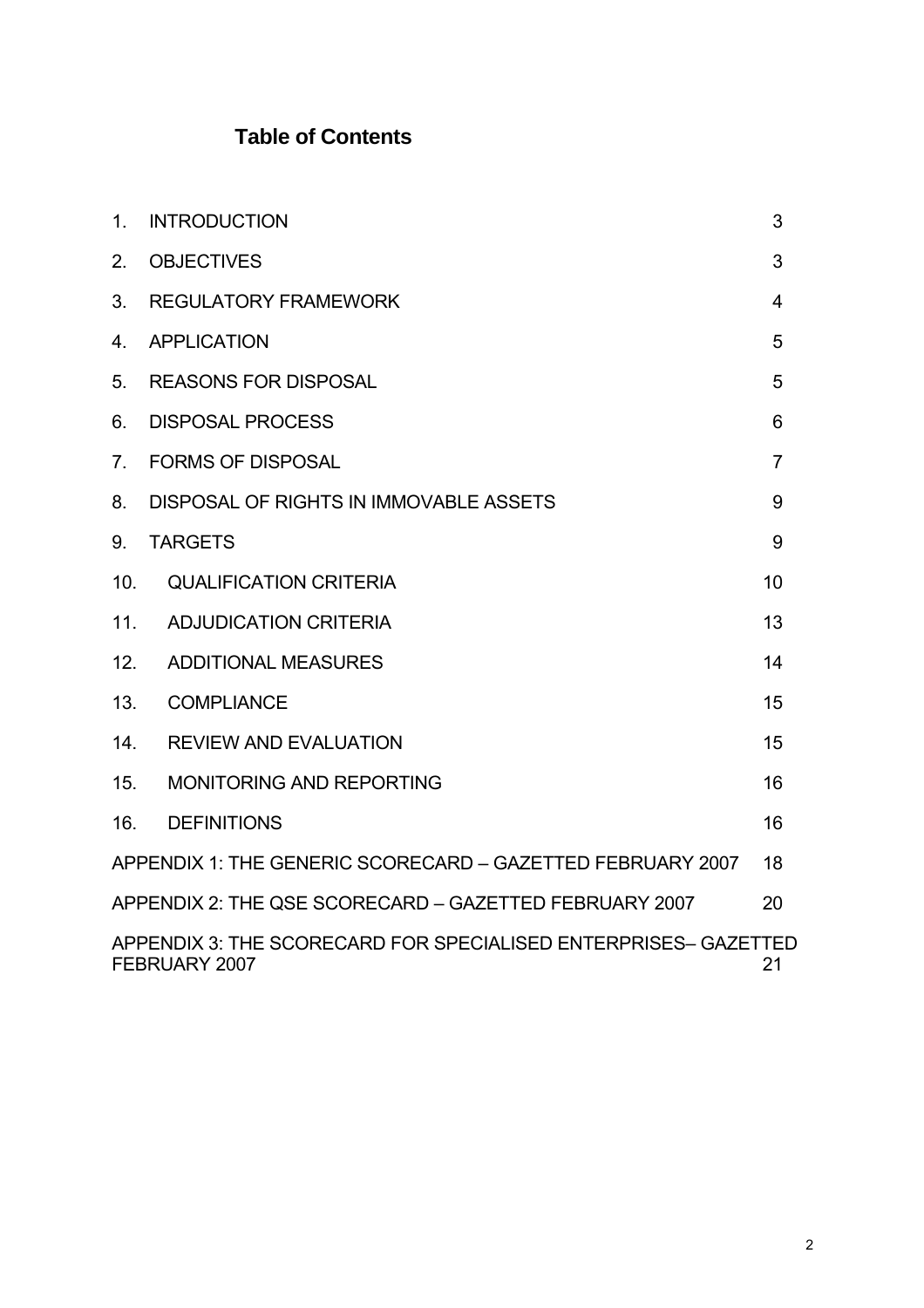## <span id="page-2-0"></span>**1. INTRODUCTION**

- 1.1. Property is a strategic and productive asset, a vehicle for economic development, service delivery and transformation.
- 1.2. In line with government restructuring and a focus on core business among State Owned Enterprises (SOE), the Department of Public Enterprises (DPE) has embarked on a process to reduce inefficiencies associated with SOE property portfolios.
- 1.3. Thus far, the disposal of non-core immovable assets has posed a number of challenges. These include inadequate numbers of officials to handle disposals in SOE and uncoordinated disposals. There is a need to ensure that, as far as possible, disposals are in line with SOE mandate and government's service delivery objectives. It is also important to ensure that only assets that are no longer core to SOE operations are disposed of to avert any disposals where the properties may be required at some point in future.
- 1.4. As a result, the DPE has initiated process, in conjunction with SOE, to dispose of non-core property in a coherent manner. SOE have identified property that is no longer considered core to operations and resolved to dispose of these properties. Non-core property is property that is not related to current or future expected operational requirements, and where disposal or alternative development will not compromise current or expected government requirements.
- 1.5. In the first round of property disposals, four disposal categories were identified including property for sale; disposal to the state, property for housing and development. The Broad-Based Black Economic Empowerment (B-BBEE) Guidelines only apply to the properties for sale category / property for sale on the open market.
- 1.6. The disposal of non-core property provides a key opportunity to advance B-BBEE and make a significant impact on the transformation of the property sector. In general, transformation in the sector has been slow compared to other sectors. Until recently, only those enterprises which have dealt directly with government, primarily though property services companies, have addressed B-BBEE in any form.
- 1.7. The following SOE Non-Core Property Disposal Policy and B-BBEE Guidelines aim to improve on the efficiency of the disposal process, promote consistency in respect of the disposals and empowerment across all SOE and provide a clear set of empowerment criteria to the market.

## **2. OBJECTIVES**

2.1. As the custodians of a significant proportion of state property, the DPE and the SOE are committed to implement deliberate measures to increase black participation in, and benefit from property disposals and in the services surrounding these processes.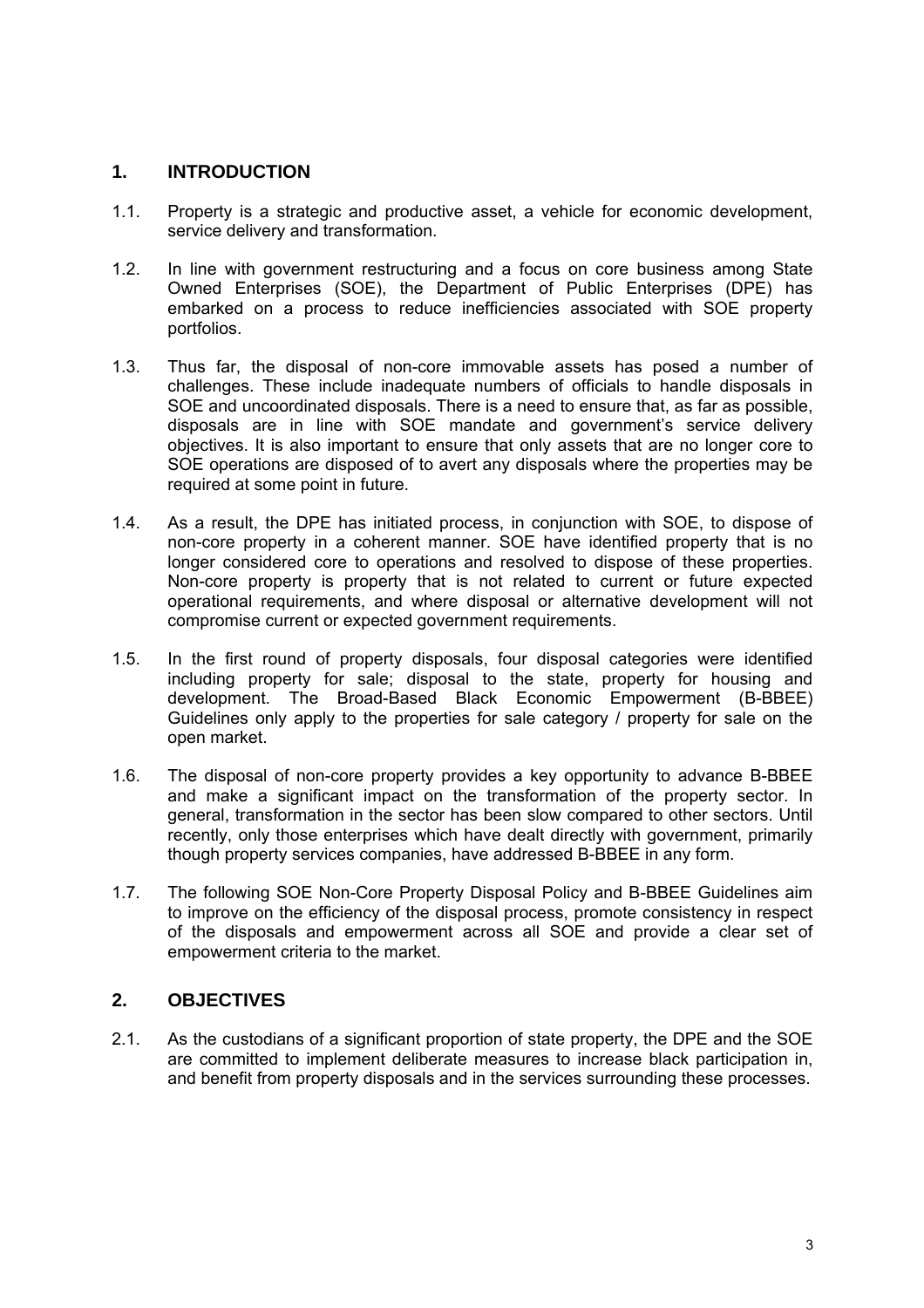- <span id="page-3-0"></span>2.2. These B-BBEE Guidelines:
	- 2.2.1. Provide the framework within which disposal processes and related transactions are to be implemented. The aim is to promote efficiency and consistency across SOE to enable the SOE to prioritise preference not only in respect of value, but also in terms of beneficiary selection and method of disposal in order to achieve the best transformation objective, social, economic or other value from immovable asset disposal.
	- 2.2.2. Promote the optimum management of SOE asset portfolio.
	- 2.2.3. Encourage commercially viable local and regional economic development, through development of properties and investment in targeted areas.
	- 2.2.4. Provide for asset disposal for housing, land reform, local economic development and other socio-economic imperatives.
	- 2.2.5. Provide an assurance that the disposal process will be implemented in the context of the transformation within the property sector and will promote B-BBEE and the development of micro and small enterprises.

## **3. REGULATORY FRAMEWORK**

- 3.1. The DPE SOE Non-Core Property Disposal Policy and B-BBEE Guidelines are guided by the following regulatory framework.
- 3.2. For the purpose of the SOE non-core property disposals, it should be noted that the Generic Codes of Good Practice for B-BBEE constitute the overarching means of monitoring B-BBEE compliance and not transformation charters which charters remain voluntary statements of intent by the sectors to achieve socio-economic transformation and merely expressions of the industries' commitment to transformation. The Generic Codes of Good Practice will only be superseded in the event that a transformation charter is gazetted as a sector code in terms of section 9 of the Broad-Based Black Economic Empowerment (B-BBEE), (Act 53 of 2003) in which event the sector codes will enjoy equal status with the Generic Codes of Good Practice. Until then, transformation charters are of no legal status, and are not binding on organs of state or public entities, and are for informational purposes only.
- 3.3. Constitution of the Republic of South Africa, 1996
- 3.4. State Land Disposal Act, 1961 (Act 48 of 1961)
- 3.5. Provincial Land Administration Acts:
	- 3.5.1. Eastern Cape Land Disposal Act, 2000 (Act No. 7 of 2000)
	- 3.5.2. Free State Land Administration Act, 1998 (Act No. 1 of 1998)
	- 3.5.3. Gauteng Land Administration Act, 1996 (Act No. 11 of 1996)
	- 3.5.4. KwaZulu-Natal Land Administration Act, 2003 (Act No. 3 of 2003)
	- 3.5.5. Mpumalanga Land Administration Act, 1998 (Act No. 5 of 1998)
	- 3.5.6. Northern Province Land Administration Act, 1999 (Act No. 6 of 1999)
	- 3.5.7. Northern Cape Land Administration Act, 2002 (Act No. 6 of 2002)
	- 3.5.8. North West Land Administration Act, 2001 (Act No. 4 of 2001)
	- 3.5.9. Western Cape Land Administration Act, 1998 (Act No. 6 of 1998)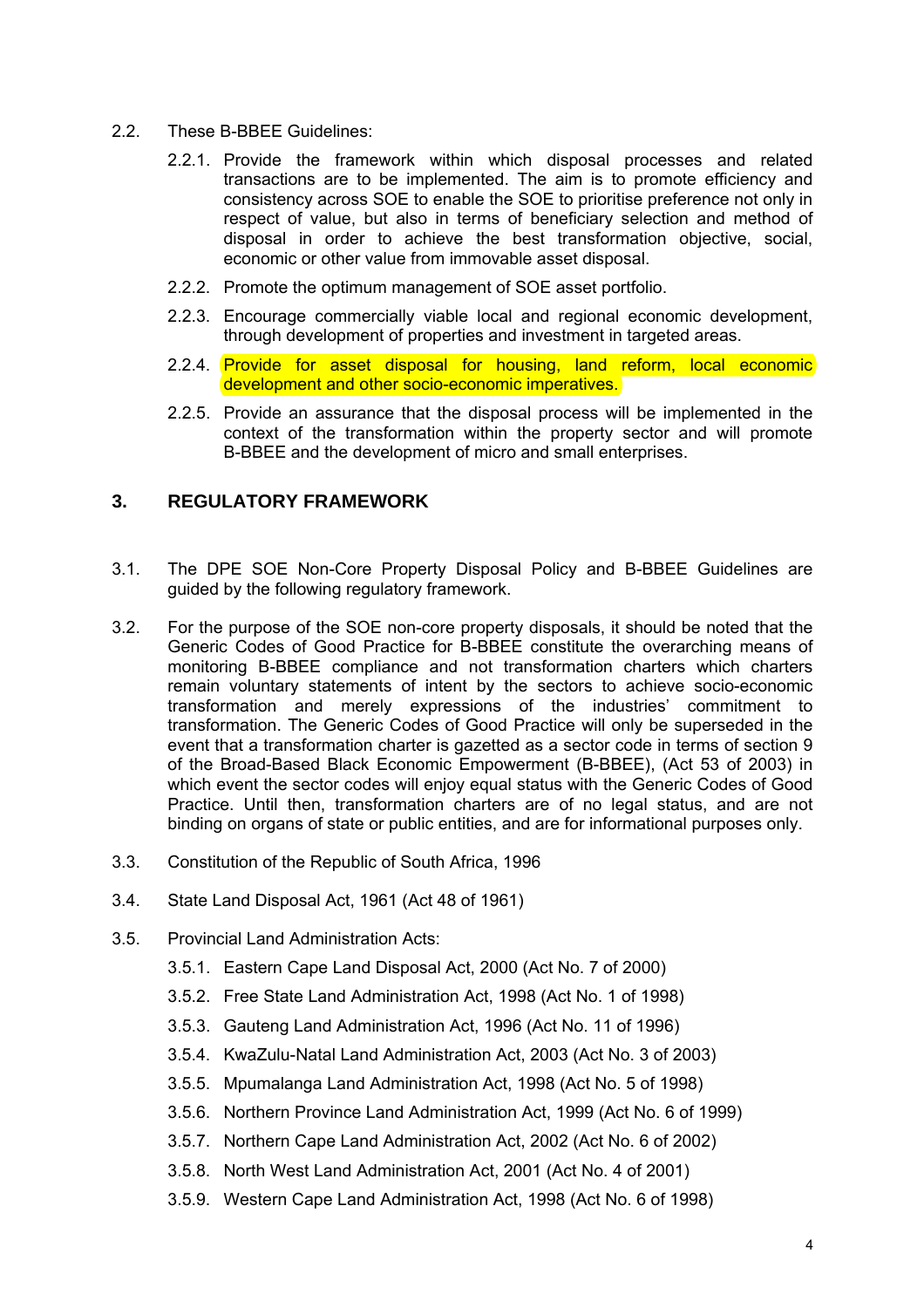- <span id="page-4-0"></span>3.6. Public Finance Management Act, 1999 (Act 1 of 1999) and the National Treasury Regulations published in terms of Section 76 of the PFMA
- 3.7. Preferential Procurement Policy Framework Act, 2000 (Act 5 of 2000)
- 3.8. Broad-Based Black Economic Empowerment Act, 2003 (Act 53 of 2003), codes of good practice, including sector charters, which may be issued in terms of that Act
- 3.9. Provision of Land and Assistance Act, 1993 (Act 126 of 1993)
- 3.10. Restitution of Land Rights Act, 1994 (Act 22 of 1994)
- 3.11. Extension of Security of Tenure Act, 1997 (Act 62 of 1997)
- 3.12. Prevention of Illegal Eviction from and Unlawful Occupation of Land Act, 1998 (Act 19 of 1998)

#### **4. APPLICATION**

4.1. The SOE Non-Core Property Disposal Policy and B-BBEE Guidelines apply to all State Owned Enterprises and, within the mandate of these entities, must be complied with for the disposal of immovable assets.

### **5. REASONS FOR DISPOSAL**

Immovable assets may be disposed of to promote the following:

- 5.1. Broad-Based Black Economic Empowerment (BBBEE)
	- 5.1.1. In keeping with the spirit of the guidelines, the SOE will ensure that the noncore portfolios and services related to the disposals will facilitate empowerment of black people, black designated groups and black women.
	- 5.1.2. It is expected that all companies bidding for assets will meet the criteria outlined in Codes of Good Practice issued in terms of the B-BBEE Act. Any enterprise bidding for SOE property will need to supply evidence of its level of compliance with B-BBEE.
	- 5.1.3. In the context of the disposal of State-owned immovable assets, participation and/or increased participation of black people; black designated groups and black women in management, control and ownership of such assets; and procurement of services relating to the assets, will be promoted.
	- 5.1.4. DPE's commitment to the promotion of B-BBEE co-exists with a commitment to the promotion of Foreign Direct Investment in the South African economy. SOE are encouraged to accommodate multinational bidders, where relevant, in their evaluation approach in a fair and reasonable manner that is consistent with the B-BBEE Act and the CGP.

#### 5.2. Land Reform

Government's land reform programme aims to redress the injustices of racially-based land policies of the apartheid era, which caused insecurity, landlessness and poverty amongst black people; the inequitable distribution of land ownership; the need for security of tenure for all and the need for sustainable use of land. While there are no apparent land reform issues associated with the SOE properties for disposal, land reform is central to Government's growth, employment and redistribution strategy.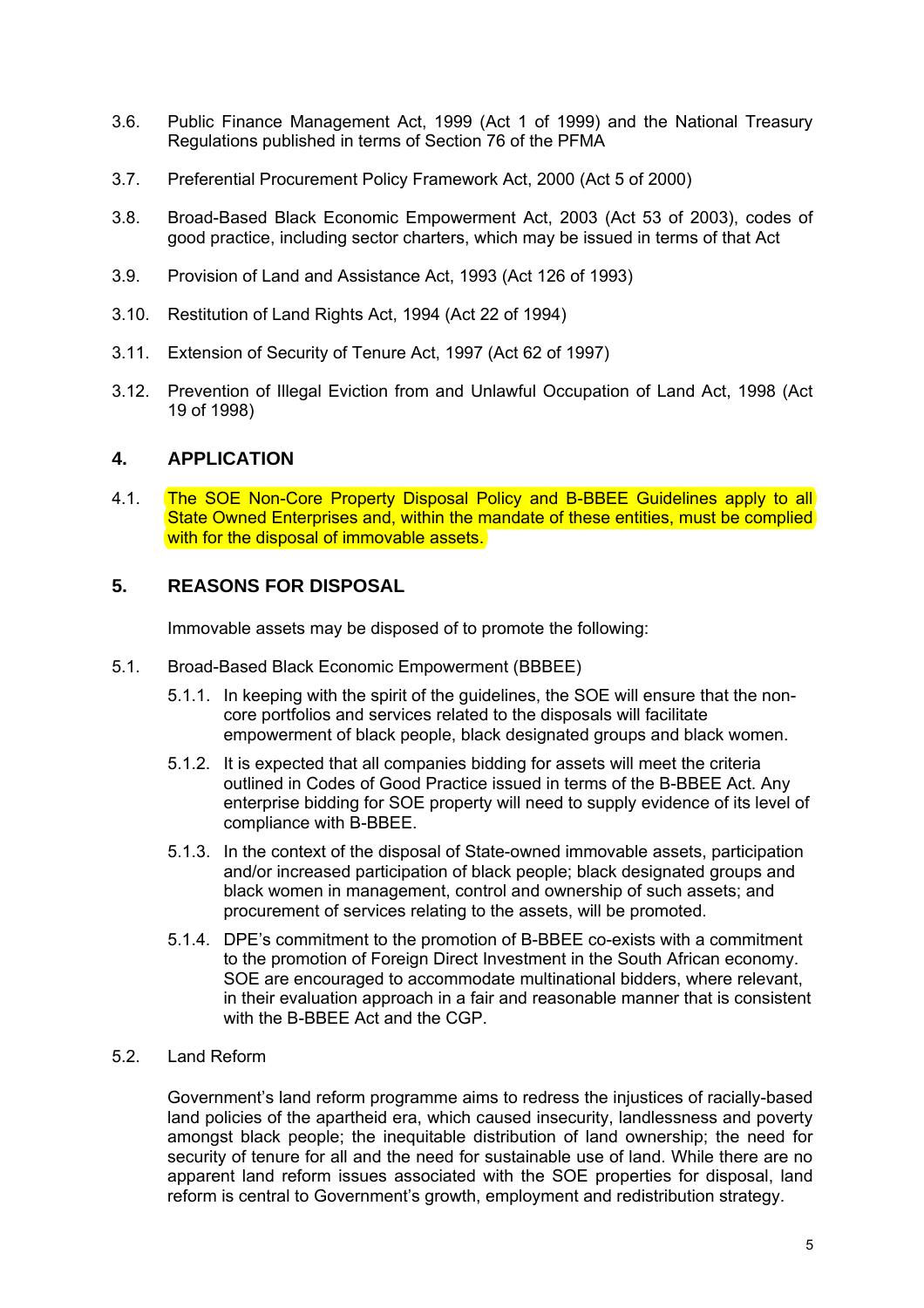<span id="page-5-0"></span>5.3. Rural Development and Urban Renewal

Where an immovable asset is identified for socio-economic purposes in terms of the Integrated Development Plan (IDP) and Spatial Development Framework (SDF) of a municipality, the SOE should consider the transfer of such asset to the municipality, subject to Board and, where relevant, Treasury approval.

5.4. Affordable / Social Housing

Where an immovable asset is identified for the development of affordable or social housing, the Department should consider the transfer of such asset to the Department of Housing (DOH).

5.5. Assets no longer cost-effective to manage and maintain or surplus to the needs of the SOE

Generally, immovable assets are only of value to SOE if such assets continue to support core operations in a cost-effective and efficient manner. Therefore, assets that are no longer cost-effective to manage and maintain or which no longer support the service delivery objectives of SOE should be considered for disposal.

#### **6. DISPOSAL PROCESS**

A State Owned Enterprise or a wholly owned subsidiary of a SOE may not dispose of any property unless it has first offered that property for sale to the State and other SOE via the Department of Public Enterprises under the same terms and conditions it is otherwise prepared to dispose of that property. The procedures governing the State's right of first refusal will be communicated to the SOE once this has been prescribed by the Minister for Public Enterprises. Wherever possible, the immovable asset shall be transferred at fair market value and all costs related to the transfer shall be borne by the receiving custodian.

Key components of the disposal process are as follows:

- SOE lists of non-core property must be disclosed to DPE for information where such information has not yet been submitted to the Department.
- DPE will respond to the SOE on receipt of the list and may request further clarity on the approach.
- DPE will ensure the dissemination of relevant information to government departments in support of the State's right of first refusal and communicate to SOE in this regard.
- Once proposed State transactions have been determined, disposals to the market may proceed.
- Compliance with the SOE Non-Core Property Disposal Policy and B-BBEE Guidelines.
- Compliance with the Materiality and Significance Framework in relation to the disposal of non-core assets, noting that the threshold in relation to individual property disposals is equal to or greater than R50 million. The submission of a Section 54(2) Public Finance Management Act application will therefore be required where such approval has not yet been granted for individual property disposals of R50 million and above.
- Lease agreements for non-core property assets may only be for a period of 5 years. Exemption from this will require a Section 54(2) application and should only be considered where property values will be significantly enhanced.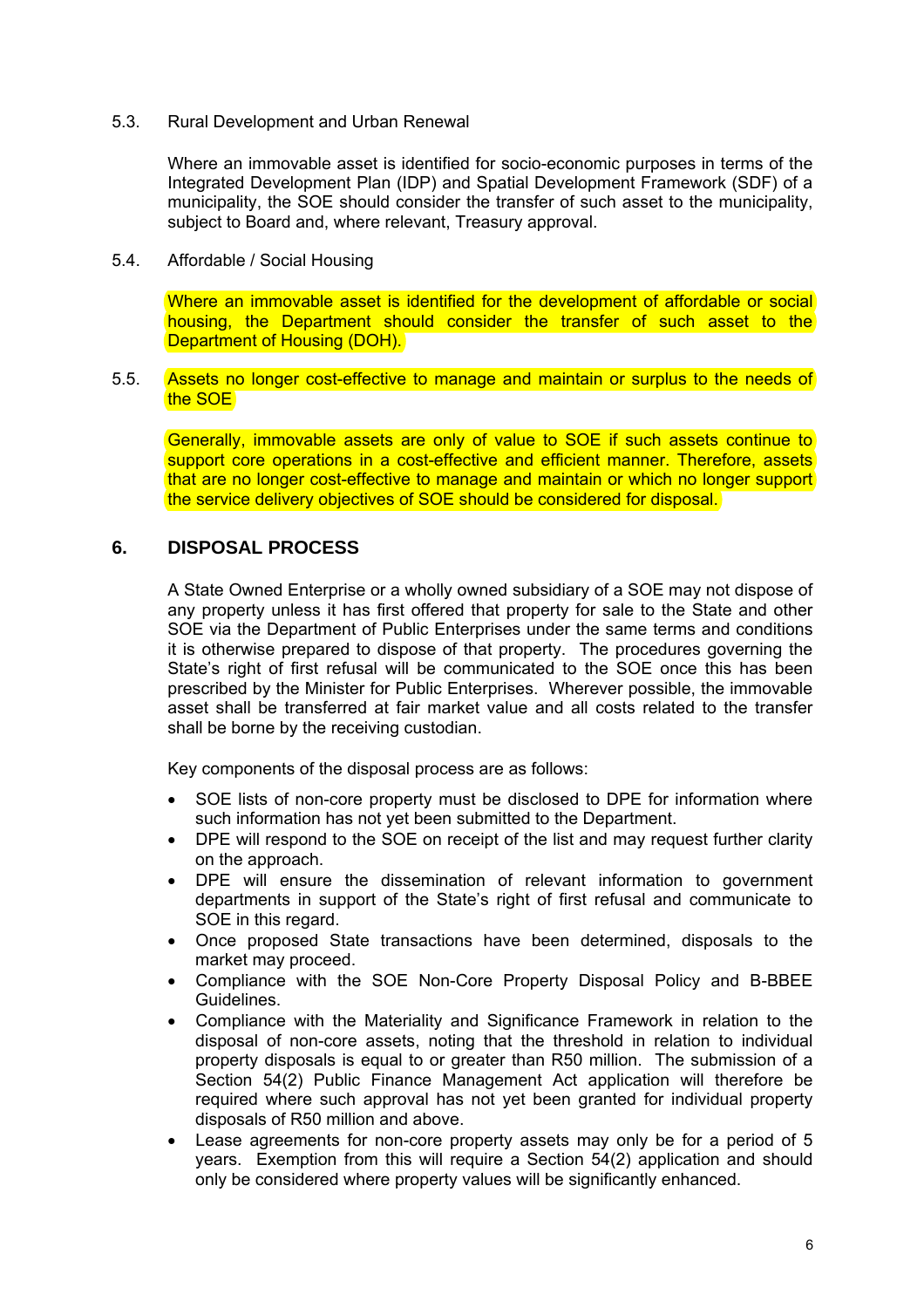## <span id="page-6-0"></span>**7. FORMS OF DISPOSAL**

Once the State has exercised its right of first refusal, any one or combination of the following methods of disposal may be employed by the custodian SOE to obtain the best value from the disposal of an immovable asset. Under no circumstances will state immovable property be sold by auction.

- 7.1. Sale on Open Tender
	- 7.1.1. All sales of immovable assets should be at current market value, unless the approval of the relevant Treasury has been obtained (in terms of Treasury Regulations).
	- 7.1.2. These properties may be disposed of to members of the public and entities in the private sector in accordance with this Disposal Policy and Broad-Based Black Economic Empowerment Guidelines. Such transactions are subject to the disposal and tendering policies of the SOE as long as these are not in conflict with this Disposal Policy and B-BBEE Guidelines.
	- 7.1.3. Properties may be disposed of to organisations representing civil society for socio-economic and/or developmental purposes.
- 7.2. Sale without Competition

Other than in exceptional circumstances, all sales of immovable assets should be on open tender, unless:

- 7.2.1. The State has exercised its right of first refusal in furtherance of government's developmental mandate.
- 7.2.2. The direct sale to any other party is rendered necessary by circumstances surrounding the asset e.g. land-locked properties, or land that is insignificant in extent or otherwise not economically viable unless it forms part of an adjacent piece of land.
- 7.2.3. Properties are identified for donation to CBOs, NGOs and civil society organisations.
- 7.2.4. There may be instances where properties are of a non–commercial nature and there is limited or no interest.
- 7.2.5. As a consequence, the SOE may determine that there will be no competition and evaluate the bid on price alone.
- 7.3. Donation "Gratis" Transfer

If property assets are donated or sold below market value resulting in a deemed donation, there may be Donations tax and Capital Gains Tax (CGT) implications. Donations tax is levied in terms of Sections 54 and 55 of the Income Tax Act. Donations to the State are exempted in terms of Section 56. Capital Gains Tax (CGT) is levied on donations in terms of the  $8<sup>th</sup>$  schedule of the Income Tax Act - on the difference between the base cost and the market value of the fixed asset at the time of donation with market value deemed to be the selling price. There are no concessions on CGT for donations to the State. Donations are subject to SOE Board approval and National Treasury in terms of Treasury Regulations.

- 7.4. Exchange
	- 7.4.1. The process of exchange means that a disposal and an acquisition are taking place simultaneously and therefore the rules of both must apply.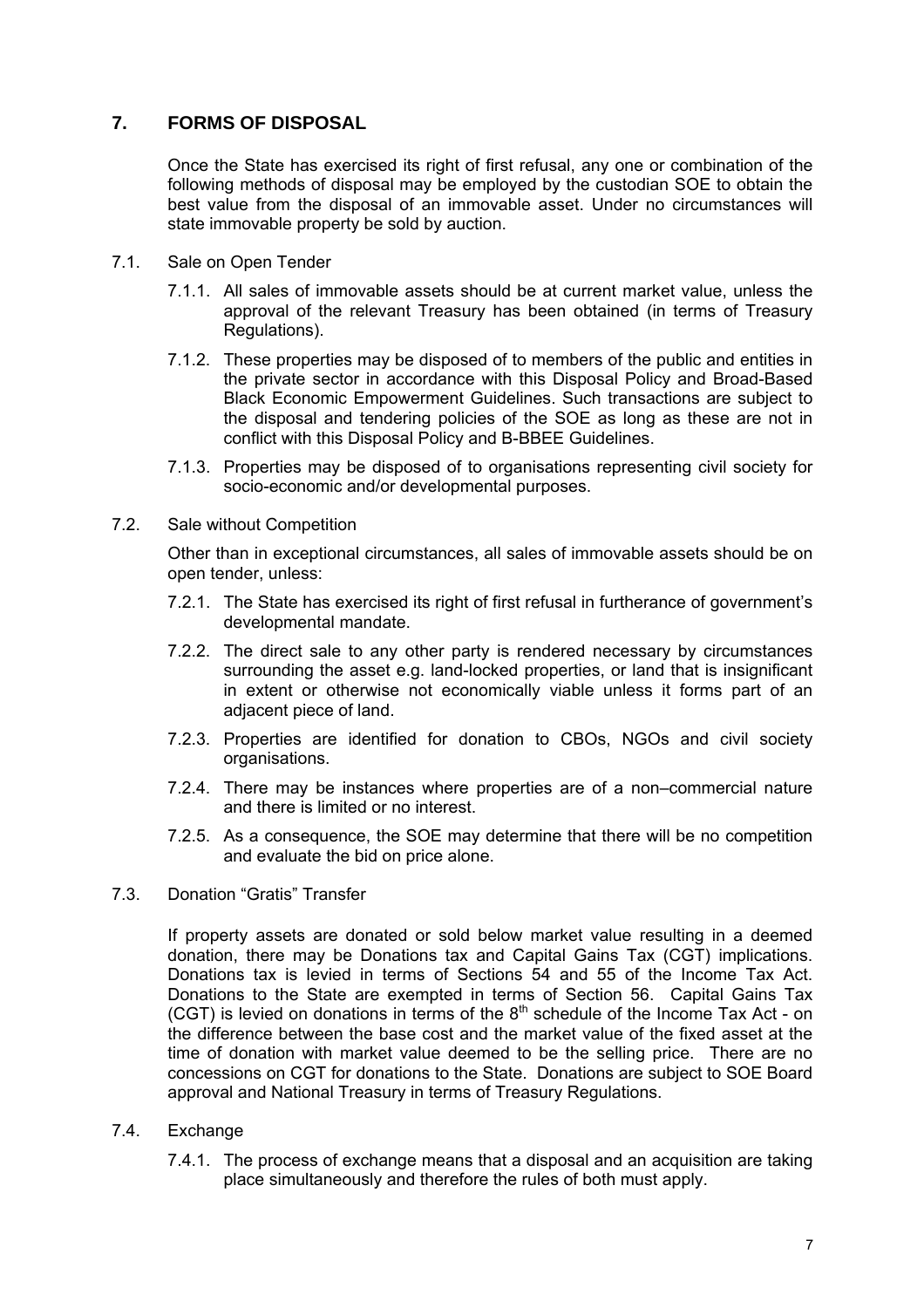- 7.4.2. Exchange usually occurs where one party approaches another to purchase an immovable asset and instead of a purchase price being agreed, the parties exchange ownership of their respective immovable assets.
- 7.4.3. Should one immovable asset be of a higher monetary value than the other, a cash payment equivalent to the shortfall (being the difference between the two values) shall be made by the party whose asset is of lesser value. Any deviation from this principle will require the approval of the relevant Treasury.
- 7.4.4. Only custodians of state land may enter into agreements regarding the exchange of immovable assets.
- 7.5. Public Private and Public-Public Partnerships (PPP)
	- 7.5.1. In the context of disposals, a Public Private Partnership entails a commercial transaction between Government and a private party, in terms of which the private party acquires the use of a State-owned immovable asset for the private party's commercial use and simultaneously assumes financial, technical and operational risk in connection with the use of such immovable asset. Ownership of the immovable asset remains vested in the SOE.
	- 7.5.2. Similarly, Public-Public Partnerships entail collaboration between public entities to ensure specific outcomes in the interest of the public good and could involve commercial transactions between public counterparts.
	- 7.5.3. Both types of partnership arrangements may only be entered into on written approval by the Minister of Public Enterprises and National Treasury (in terms of the PPP Toolkit issued by National Treasury).
	- 7.5.4. The policy guidelines and procedures governing PPP agreements are set out in the relevant National Treasury PPP Practice Notes.
- 7.6. Unsolicited Bids
	- 7.6.1. Unsolicited bids are difficult to manage and can potentially violate constitutional protection of fair and transparent administrative process and competitive procurement. The DPE and SOE shall, therefore, not make any commitment that will undermine competitive procurement or otherwise lead to unfair advantage of one party over others.
	- 7.6.2. Should the merits and circumstances of an unsolicited request for the disposal of a state-owned asset warrant consideration, the SOE shall invite public comment on the request (through advertisements in appropriate media) before a final recommendation is made.
	- 7.6.3. Where a proposal has been received for property development, land sale, or leasing, the following will apply:
		- The site and proposal will be advertised in the media to call forth for competitive proposals or objections from the public.
		- Once the advert has elicited a response from the market, then a competitive proposal call will be initiated as per these guidelines and procurement policies of the SOE and in keeping with this Policy and B-BBEE Guidelines.
- 7.7. Disposal to political office-bearers and officials in the employ of Government or State Owned Enterprises:
	- 7.7.1. The mere fact that a political office-bearer or an official in the employ of an SOE is accommodated in a SOE residence does not automatically entitle such political office-bearer or official to acquire such immovable asset in the event of disposal thereof by a custodian SOE.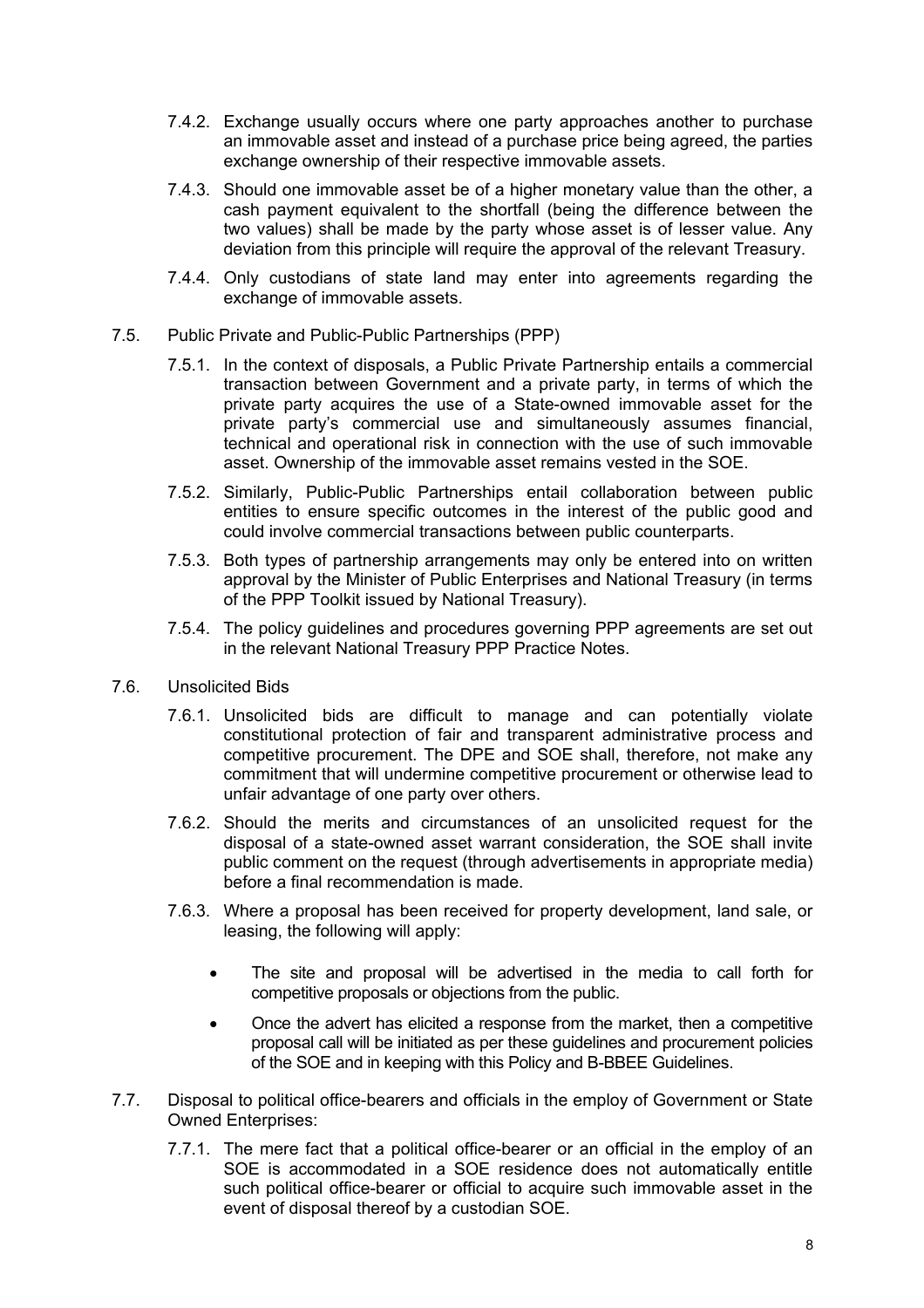- <span id="page-8-0"></span>7.7.2. Residential properties declared surplus and ready for disposal may first be offered for sale or rental, at market value, to officials who are in legal occupation thereof as their primary residence. However, any arrears will need to be settled in full for officials to be eligible for this dispensation. Tenants who do not wish or are otherwise unable to exercise this option shall be given written notice of three (3) months to vacate the premises.
- 7.7.3. Officials in the employ of the Department of Public Enterprises shall not have the right to make an offer for the acquisition of immovable assets being disposed of by any SOE.
- 7.7.4. Apart from 7.7.2, officials in the employ of a specific SOE shall not have the right to make an offer for the acquisition of immovable assets being disposed of by that SOE.
- 7.7.5. A political office-bearer or an official in the employ of the SOE or Government, who, in his/her personal capacity, has a direct or indirect interest in an immovable asset proposed for disposal, shall declare such interest if the failure to declare such interest may potentially result in a process that appears unfair, prejudicial or in any manner contrary to the principles of this Policy.
- 7.7.6. An official in the employ of a SOE shall not act as a member of a panel responsible for assessing and adjudicating tenders relating to the proposed disposals if his/her presence in such panel may potentially be deemed to be unfairly influential, discriminatory or in any manner contrary to the principles of this Policy.

## **8. DISPOSAL OF RIGHTS IN IMMOVABLE ASSETS**

- 8.1. Servitudes
	- 8.1.1. A servitude can be defined as a right which one person has over the immovable asset of another. In this document, servitude refers to instances in which the SOE grants a party a right (e.g. right of way, grazing right, right to draw water etc) over a State-owned immovable asset under its control.
	- 8.1.2. Servitudes may be granted to any person (private or state organ) upon payment of appropriate market-related compensation.
	- 8.1.3. Servitudes result in a burden on the immovable asset for extensive periods of time, usually permanently. It is for this reason that the SOE will grant servitudes only after careful assessment of the impact of the proposed servitude on the immovable asset. If the proposed servitude will result in the SOE being unable to productively enjoy, utilise, permanently dispose or otherwise deal with the immovable asset, then the SOE shall not grant such servitude.

## **9. TARGETS**

- 9.1. Recognising the potential impact the disposal of government property may have on transformation in the property sector and on property ownership patterns in general, it is imperative that the SOE take steps to ensure that property related disposals to targeted enterprises, including black people are substantially increased.
- 9.2. Consequently, it is proposed that each SOE aim to meet the following target: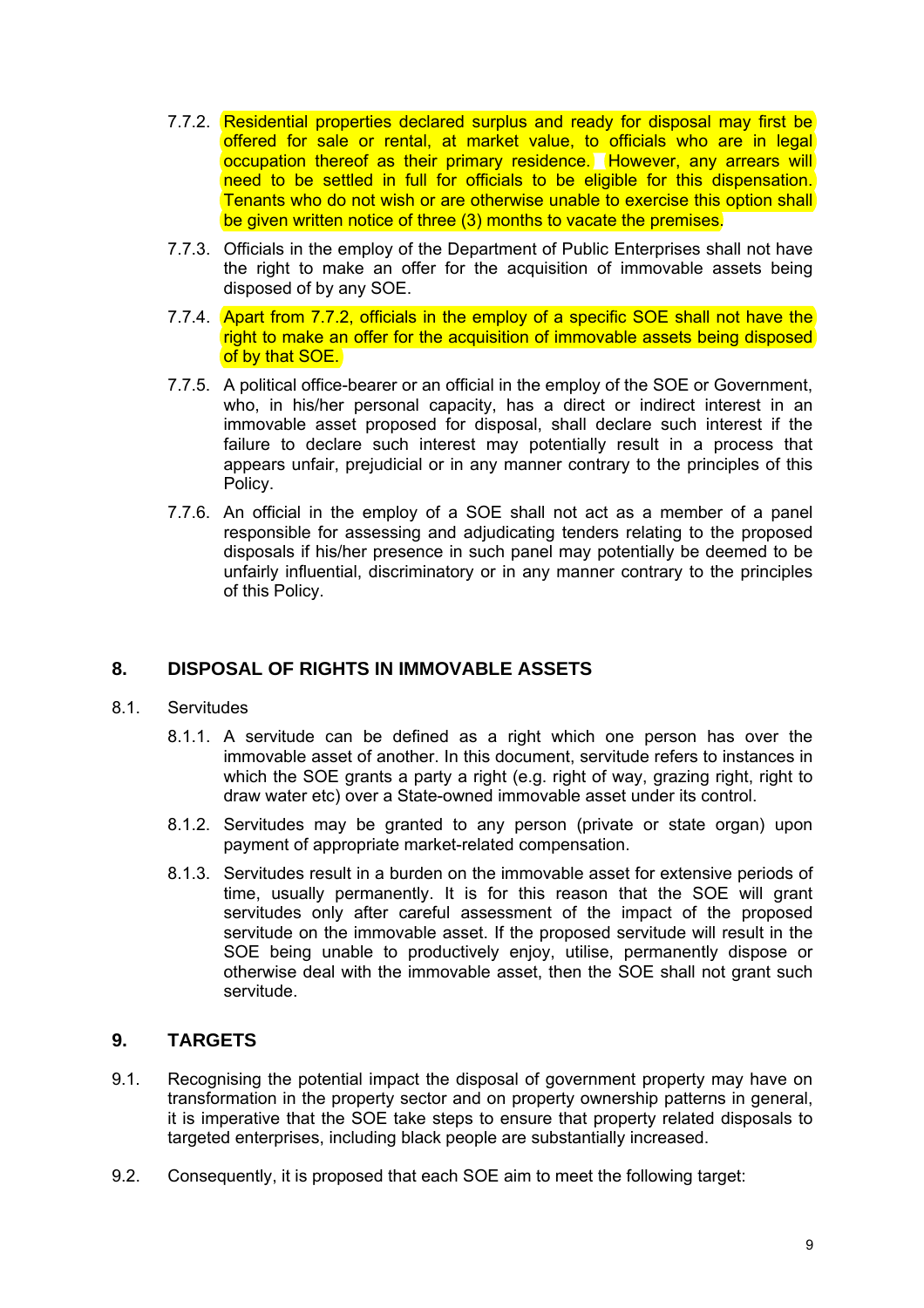<span id="page-9-0"></span>A minimum of 70% of all asset disposals by value (other than those for transfer to government or housing) must be to entities with a B-BBEE Status of at least Level 4, i.e. entities with scorecard points equal to and above 65%.

## **10. QUALIFICATION CRITERIA**

- 10.1. General
	- 10.1.1. In an open or closed tender, there are two possible options to assess levels of empowerment, namely:
		- A minimum score as a requirement to participate in tender process ("the absolute criterion") and/or
		- Score is one of the factors taken into consideration in assessing any offer ("the relative criterion")
	- 10.1.2. Since securing the optimum value for property is a key consideration, these guidelines advocate a mix of both absolute and relative criteria, dependent on the value of the properties for disposal.
	- 10.1.3. Detailed criteria should be designed in line with the Guidelines by each SOE.
	- 10.1.4. In order for B-BBEE targets to be met, properties for disposal may be sold on open tender using qualification criteria linked to the value of the property being disposed of. The qualification criteria to be applied must be provided in the tender advertisement.
	- 10.1.5. In all instances, disposals should be guided by criteria which are linked to the value of the property being disposed of (where it is a single property) or the total value of the properties being disposed of as a package. The following value thresholds for all properties for disposal have been set:
		- $\bullet$  Level A Up to R5 million
		- Level B Between R5 million and R35 million
		- Level C Between R35 million and R100 million
		- Level D Above R100 million
	- 10.1.6. For each value threshold, bidders (including consortia):
		- Must review the content of the guideline document issued by the Department of Trade and Industry entitled Guidelines on Complex Structures & Transactions, and Fronting and satisfy themselves that they are in compliance with that document. (See www.thedti.gov.za\bee).
		- Will be required to present B-BBEE verification certificates issued by a verification agency which is a member of the Association of BEE Verification Agencies (ABVA) or by an auditor that is a member of the South African Institute of Chartered Accountants (SAICA), compliance report or such other evidence of level of compliance as may be stipulated by the applicable SOE in its notice of intention to dispose. Scorecards may be subject to an independent audit or an audit by the SOE in question.
		- Must provide proof of ability to fund the acquisition of the property.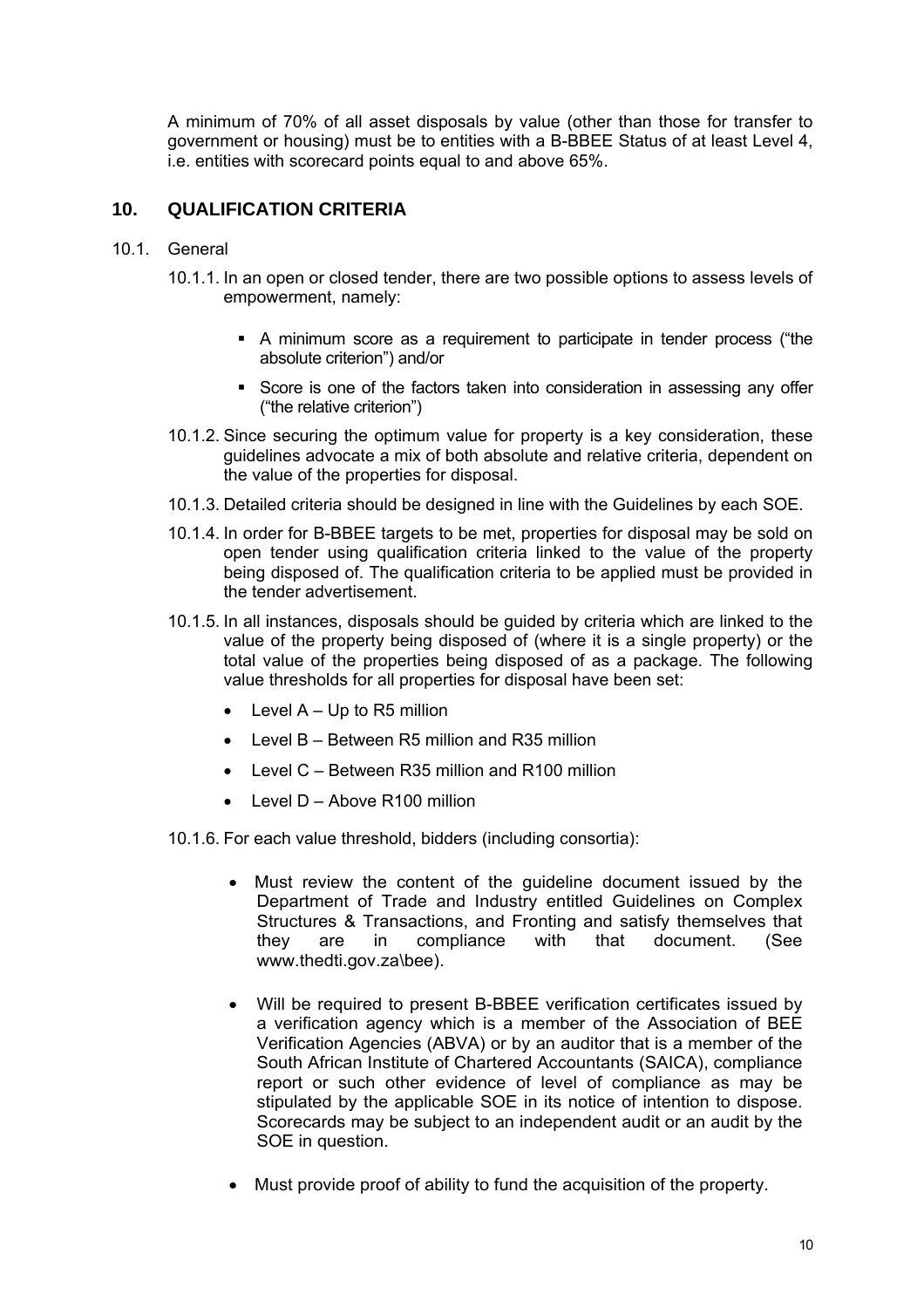#### • **With a probable transaction value of less than or equal to R5 million (Level A)**

- In furtherance of the objectives of the B-BBEE Act and the CGP, allowance is made for black individuals wishing to be bidders in respect of Level A disposals. Such individuals must submit a sworn affidavit attesting to the veracity of their status as black individuals and stating that, other than pursuant to good faith financing arrangements, all of the equity in the property will be owned wholly by them without any encumbrances. Those black individuals may then be considered to have a BEE status of Level 1.
- Bidders with a turnover less than or equal to R5 million are deemed to be Exempted Micro Enterprises (EME) in terms of the Codes of Good Practice (CGP) and are not required to prove BEE compliance. Provided proof of annual turnover is shown to be less than or equal to R5 million, EME are deemed Level 4 contributors to BEE, regardless of black ownership, and Level 3 contributors if it is demonstrated that black ownership exceeds 50%. Accordingly, bidders qualifying as EME must submit a certificate evidencing EME status and, where applicable, evidence of black ownership in excess of 50%.
- Bidders with a turnover of between R5 million and R35 million are eligible for measurement as Qualifying Small Enterprises (QSE). A QSE must prove its annual turnover and must select any four of the seven elements of B-BBEE for measurement under the QSE scorecard. Accordingly, bidders qualifying as QSE must submit a certified QSE Scorecard or a compliance report.
- Bidders with a turnover greater than R35 million are required to use the Generic Scorecard.
- Bidders must be enterprises which have a BEE status level of at least 4 ( $\geq 65\%$  on a scorecard).

#### • **With a probable transaction value of between R5 million and R35 million (Level B)**

- Bidders with a turnover less than or equal to R5 million must be measured using the scorecard for QSE if they wish to be considered, notwithstanding status as EME in terms of the CGP. Accordingly, bidders qualifying as EME must submit a certified QSE Scorecard or compliance report.
- Bidders with a turnover of between R5 million and R35 million are eligible for measurement as QSE. A QSE must prove its annual turnover and must select any four of the seven elements of B-BBEE for measurement under the QSE scorecard. Accordingly, bidders qualifying as QSE must submit a certified QSE Scorecard or a compliance report.
- Bidders with turnover greater than R35 million are required to use the Generic Scorecard.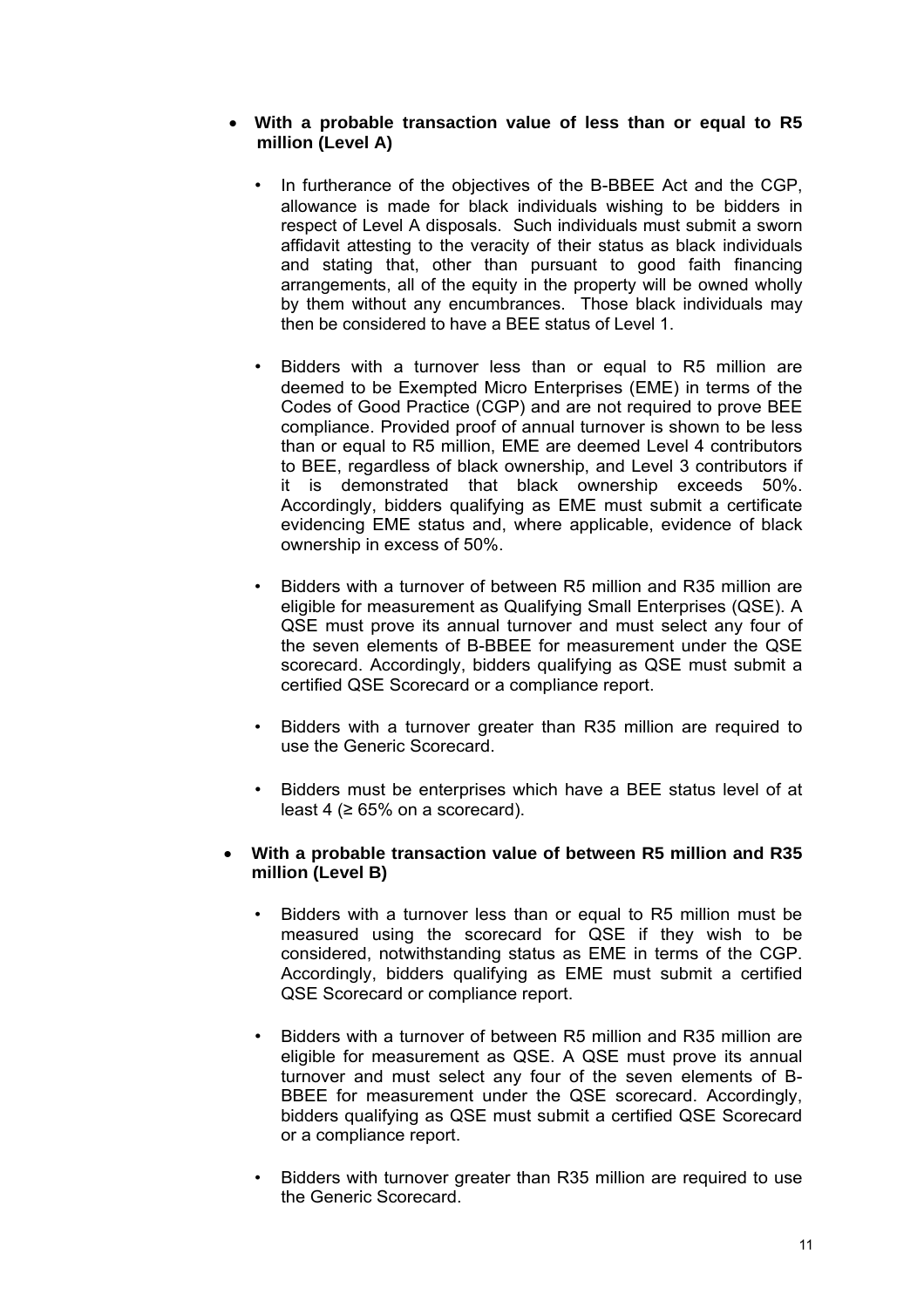• Bidders must be enterprises which have a BEE status level of at least 4 ( $\geq 65\%$  on a scorecard).

#### • **With a probable transaction value of between R35 million or more (Levels C and D):**

- Bidders with a turnover less than or equal to R35 million must be measured using the Generic Scorecard if they wish to be considered, notwithstanding status as EME or QSE in terms of the CGP. Accordingly, bidders qualifying as EME or QSE must submit a full Generic Scorecard or a compliance report.
- Bidders with turnover greater than R35 million are required to use the Generic Scorecard.
- In the case of Level C, bidders must be enterprises which have a BEE status level of at least  $5 \approx 55\%$  on a scorecard).
- In the case of Level D, bidders must be enterprises which have a BEE status level of at least 6 (≥45% on a scorecard).
- Level D properties hold vast potential and accordingly requests for qualifications (RFQs) (indicative offers) will be called to identify entities that will be allowed to submit formal proposals.

## • **Specialised Enterprises (SE)**

SE include the following institutions:

- Public entities and other enterprises wholly owned by an organ of state.
- Companies limited by guarantee.
- Higher education institutions.
- Non-profit organisations.
- Public benefit schemes.
- Section 21 companies.

If a Specialised Enterprise (SE) bids for property, regardless of the transactional value of the property, then the SE scorecard is applicable.

- 10.2. If deemed reasonable and necessary by the SOE, enterprises may be required to meet additional or a modified form of requirements set out above in order to qualify to bid for properties at levels B, C and D, provided that these modified requirements are consistent with these Guidelines as well as with the B-BBEE Act and the CGP.
- 10.3. In the preparation of the requisite scorecards, bidders:
	- 10.3.1. Must, where a full 12 months worth of data is unavailable, use annualised data.
	- 10.3.2. May, in the case of incorporated or unincorporated joint ventures, rely upon consolidated data from each of the joint venture participants, allocated prorata to their respective shareholdings or similar interest in the joint venture or upon data consolidated in some other manner, specified by the SOE,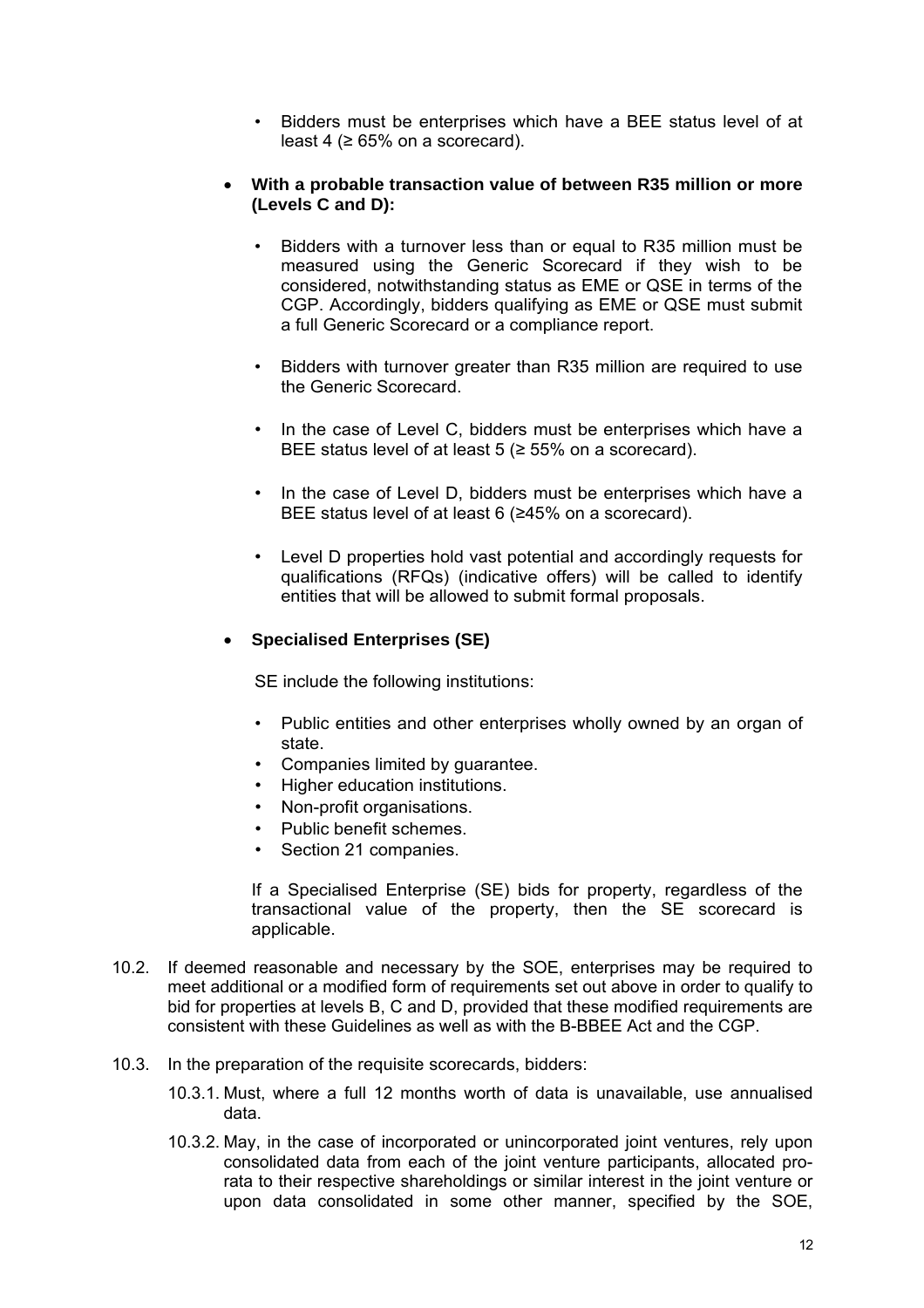consistent with these Guidelines as well as with the B-BBEE Act and the CGP.

- <span id="page-12-0"></span>10.4. B-BBEE Status Levels
	- 10.4.1. The following table provides the BEE Status Levels as outlined in the Department of Trade and Industry's gazetted Codes of Good Practice for B-BBEE:

| <b>BEE Status</b>                                                                  | Qualification                                | <b>Recognition Level</b> |  |  |  |
|------------------------------------------------------------------------------------|----------------------------------------------|--------------------------|--|--|--|
| Level One Contributor                                                              | ≥100 points on the Generic Scorecard         | 135%                     |  |  |  |
| Level Two Contributor                                                              | ≥85 but <100 points on the Generic Scorecard | 125%                     |  |  |  |
| Level Three Contributor                                                            | $\geq$ 75 but <85 on the Generic Scorecard   | 110%                     |  |  |  |
| Level Four Contributor                                                             | ≥65 but <75 on the Generic Scorecard         | 100%                     |  |  |  |
| Level Five Contributor                                                             | ≥55 but <65 on the Generic Scorecard         | 80%                      |  |  |  |
| Level Six Contributor                                                              | ≥45 but <55 on the Generic Scorecard         | 60%                      |  |  |  |
| Level Seven Contributor                                                            | ≥40 but <45 on the Generic Scorecard         | 50%                      |  |  |  |
| Level Eight Contributor                                                            | $\geq$ 30 but <40 on the Generic Scorecard   | 10%                      |  |  |  |
| Non-Compliant<br>Contributor                                                       | <30 on the Generic Scorecard                 | $0\%$                    |  |  |  |
| EME that are > 50% black owned are promoted to Level 3. All other EME are level 4. |                                              |                          |  |  |  |

## **11. ADJUDICATION CRITERIA**

- 11.1. All companies bidding for assets will need to meet the criteria outlined in the CGP issued in terms of the B-BBEE Act. Any enterprise bidding for SOE property will need to supply a B-BBEE verification certificate from an accredited verification agency. Alternatively and/or until such time as SANAS accreditation of BEE verification agencies has taken place, bidders must provide evidence of their level of compliance with the CGP in the manner specified by the applicable SOE which may range from a self-assessment under oath using the DPE self-assessment toolkit to a compliance report or certificate issued by a verification agency or an auditor that is a member of SAICA or a BEE consultant. The DPE self-assessment toolkit is available on the DPE website. Enterprises will have to demonstrate that their BEE status has been measured against the relevant dti B-BBEE Scorecard (indicated in Annexures 1-3) and accordingly allocated a BEE Status Level.
- 11.2. All bids which meet the qualification criteria will be adjudicated on the following basis:

| Price          | 60-80 points |  |  |
|----------------|--------------|--|--|
| Functionality  | 0-20 points  |  |  |
| B-BBEE         | 20 points    |  |  |
| Maximum points | 100 points   |  |  |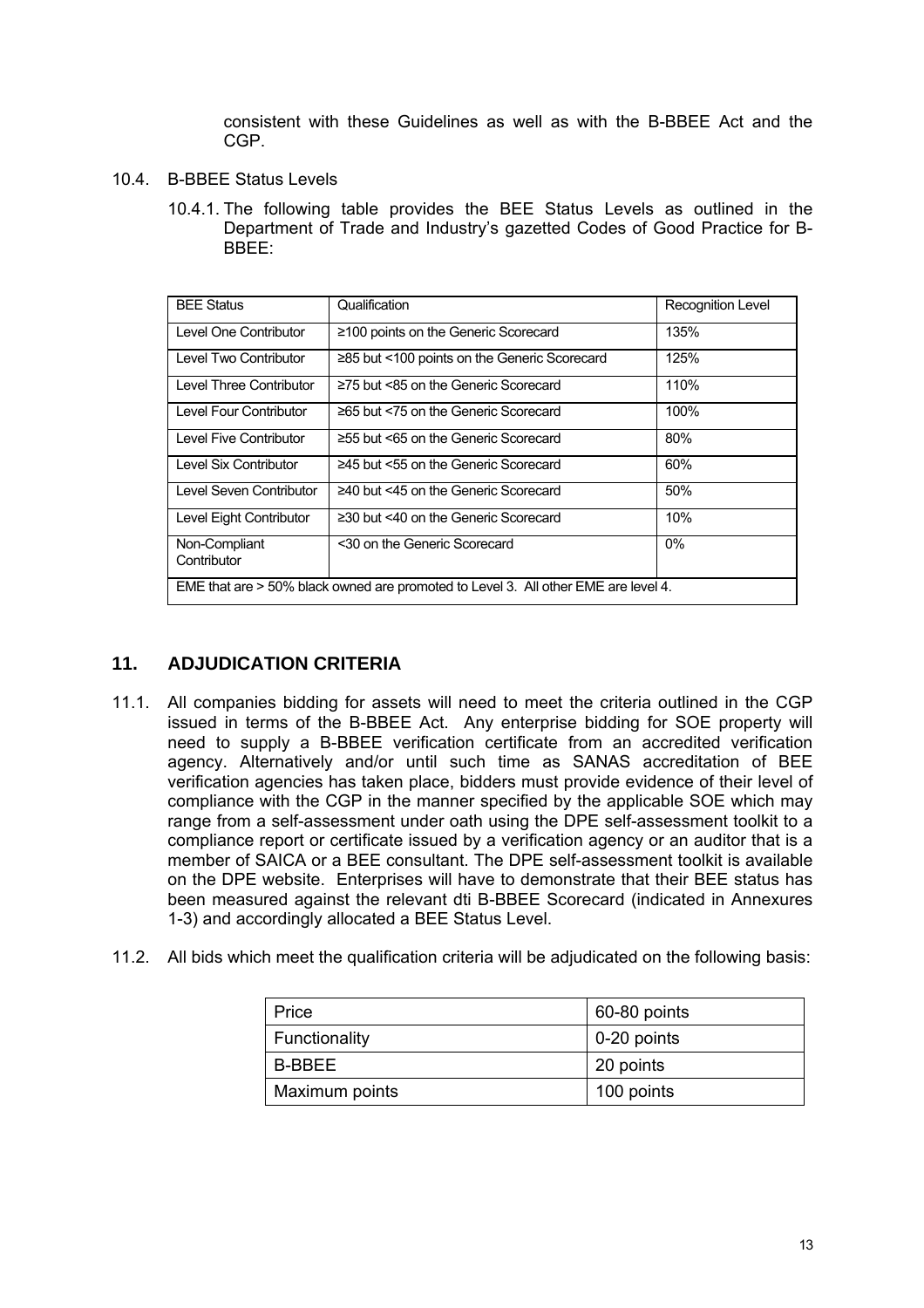#### <span id="page-13-0"></span>11.3. B-BBEE Bid Adjudication Points

11.3.1. B-BBEE points will be allocated using pre-determined B-BBEE Status Level determinations as indicated below:

| Level | <b>B-BBEE Adjudication</b><br><b>Points</b> |
|-------|---------------------------------------------|
|       | 20                                          |
| 2     | 17                                          |
| 3     | 14                                          |
| 4     | 11                                          |
| 5     | 9                                           |
| 6     | 6                                           |
|       | 3                                           |

#### 11.4. Functionality

- 11.4.1. SOE may set the following additional adjudication criteria (at all levels) for local economic benefit if they deem this to be a priority, as part of the functionality criteria discussed below.
- 11.4.2. Functionality relates to the use of the property in support of a specific disposal objective and accrues a maximum of 20 points. The breakdown may include, but not be limited to social objectives; local benefit and urban renewal considerations.
- 11.4.3. The following is therefore proposed:
	- For property sales below R35m, at least 25% of the economic interest must be held by people from the local area.
	- For property sales above R35m at least 25% of the economic interest must be held by people from the province.
- 11.4.4. The allocation of points between price, functionality and B-BBEE should be disclosed in the tender advertisement or in the tender documentation.

#### **12. ADDITIONAL MEASURES**

- 12.1. Successful B-BBEE outcomes are not only derived from setting overall targets or incorporating BEE into the adjudication criteria. Each SOE should, where feasible implement a number of other measures around BEE.
- 12.2. These include:
	- 12.2.1. Extensive promotion and effective and accessible advertising of property opportunities, such as notices in tender bulletins and in local newspapers. In all cases, sufficient time must be given to interested parties to comply with the required criteria.
	- 12.2.2. DPE will place the guidelines on its website ([www.dpe.gov.za](http://www.dpe.gov.za/)).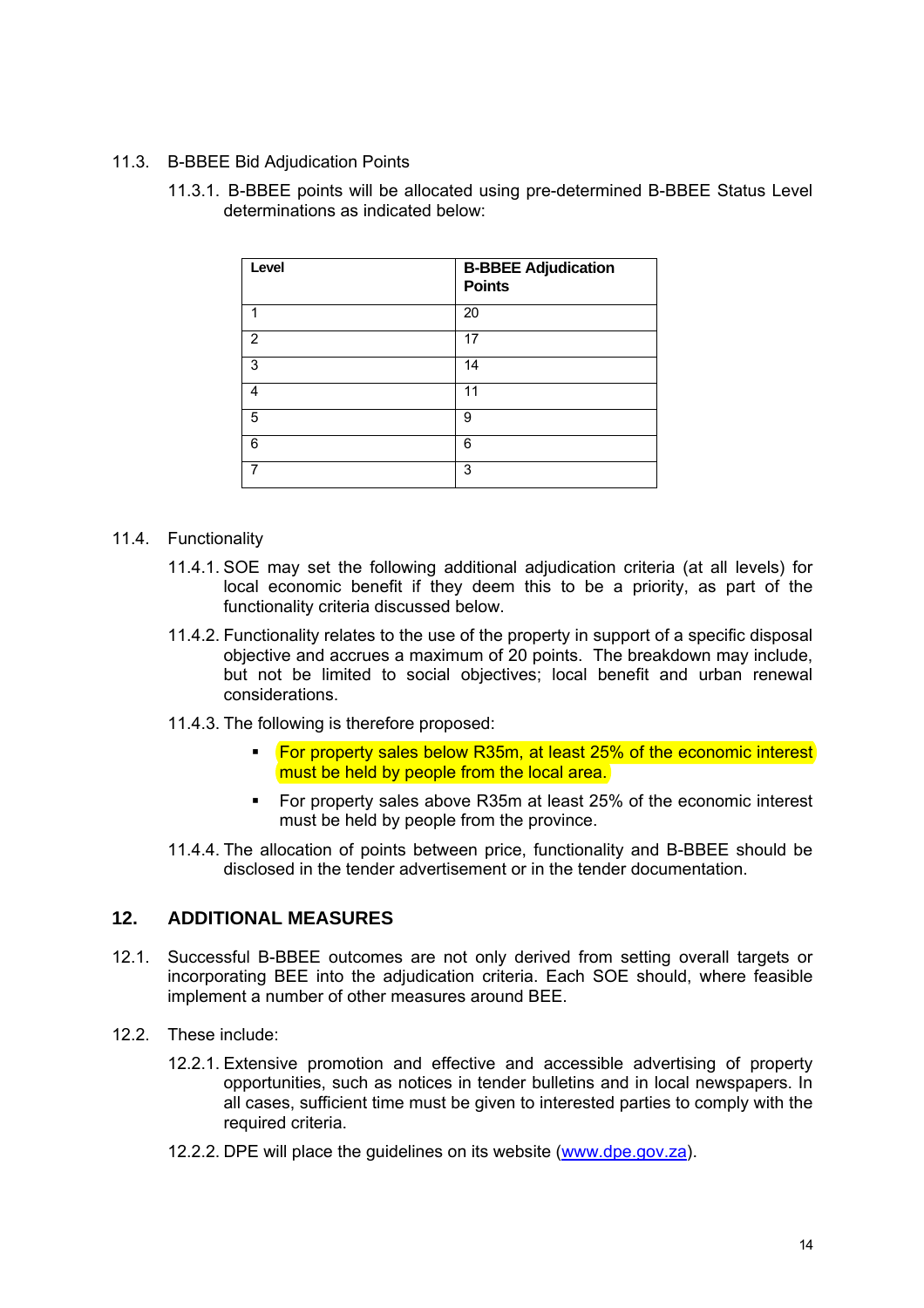- <span id="page-14-0"></span>12.2.3. Reversionary clauses against title deeds, which provide for ownership to revert to SOE should the property not be utilised for the stated purpose, especially where property is sold with a substantial discount or where development and other socio-economic objectives are incorporated and not fulfilled. Alternatively penalties may be imposed for onward sale at a profit within specified periods of time.
- 12.2.4. Where an immovable asset is to be sold or let for socio-economic purposes at less than market value, suitable restrictions regarding the utilisation and disposal or sub-letting of the asset, as well as the timeframes within which the intended utilisation or development of the asset is to be implemented, should be considered.

#### **13. COMPLIANCE**

- 13.1. Any contravention of the terms and conditions of the Policy by an employee of the SOE will be considered to be misconduct, and shall be dealt with in terms of the disciplinary code and procedures of that custodian.
- 13.2. DPE and/or the relevant SOE shall take action against a party to whom assets were disposed of in preference to others as a result of fraud, bribery or any other irregular conduct by such a party.
- 13.3. Penalties and remedies available to the DPE/SOE in situations referred to above include, but are not limited to:
	- (a) Exclusion of such party from future participation in disposal processes.
	- (b) Nullification of the disposal and claim for any damages and or financial penalties as a result of having to make less favourable arrangements.
	- (c) Blacklisting from all government procurement opportunities.
	- (d) Civil action.
- 13.4. All SOE must be committed to improving good governance by implementing measures to detect and combat fraud, corruption, favouritism and unfair or irregular practices in the disposal of immovable assets.
- 13.5. All officials involved in the disposal of State-owned assets must uphold a standard of behaviour that is based on:
	- 13.5.1. Transparency, equity, fairness, competitiveness and value for money.
	- 13.5.2. The highest levels of transparency, honesty and professional competence.
	- 13.5.3. Non-disclosure of confidential information.
	- 13.5.4. Avoidance of conflict of interest, or the appearance of conflict of interest or any perception of bias. Officials must declare their own interest in any situation in which a conflict of interest may arise.
	- 13.5.5. Refusal to accept gratuities, favours, or anything of monetary or other value from vendors or contractors, potential contractors, or parties to sub-contracts, that have an interest in the disposal of State immovable assets.

## **14. REVIEW AND EVALUATION**

14.1. The Policy and B-BBEE Guidelines may be reviewed at DPE's discretion.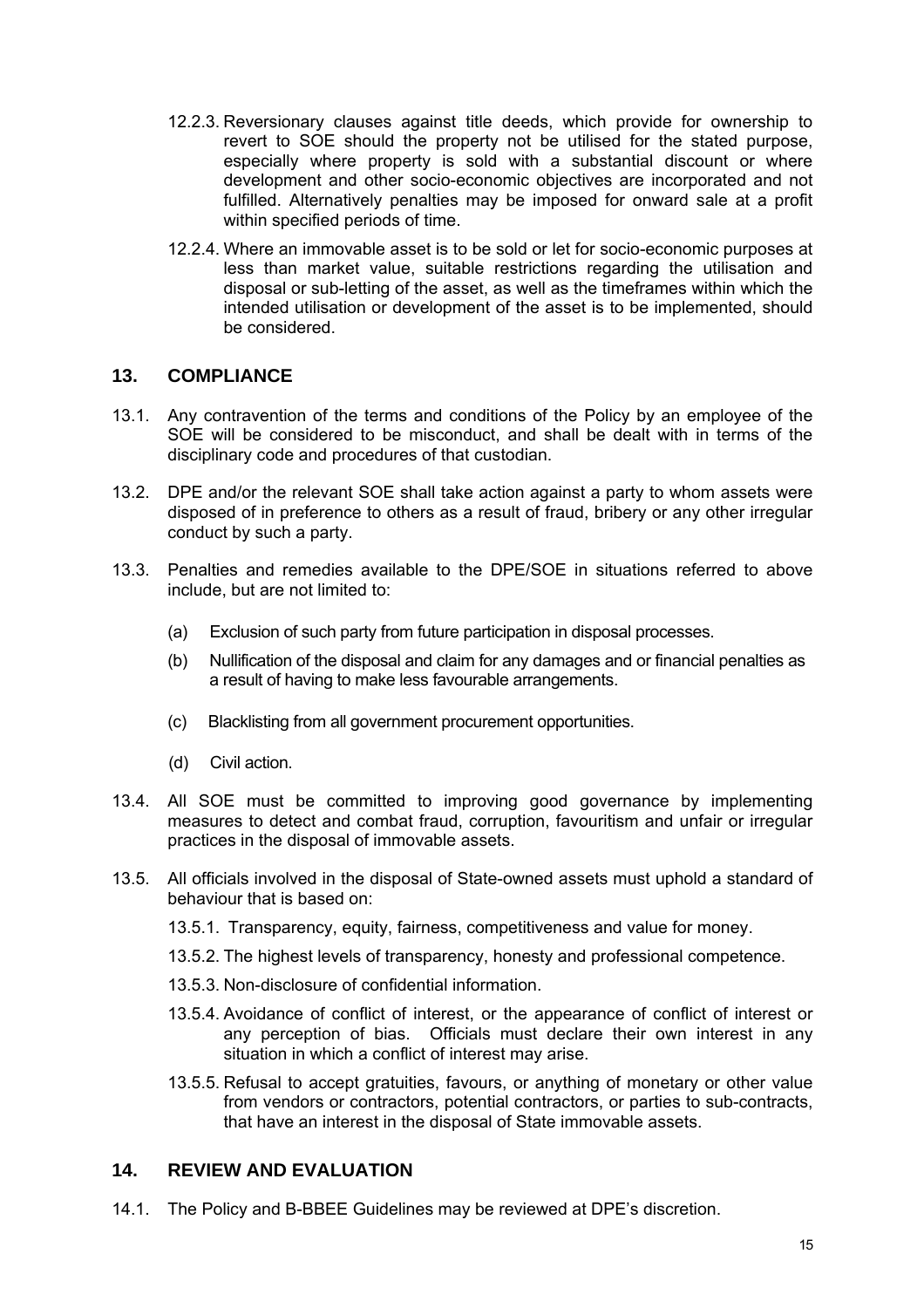## <span id="page-15-0"></span>**15. MONITORING AND REPORTING**

- 15.1. Each SOE should report quarterly to the DPE on performance against the target. The DPE will monitor the implementation of the Policy and Guidelines and compile a consolidated annual report on the disposal of assets evaluating the achievement of its objectives. The report shall be submitted to the National Treasury (according to Treasury Regulations).
- 15.2. SOE should report quarterly en bloc on the property disposals. Reporting should include information on the following:
	- The value attained for property disposals.
	- The number of properties sold, percentage this represents out of the total noncore portfolio as well as size (in hectares) and national distribution.
	- Performance in respect of B-BBEE Guidelines target including a brief assessment of B-BBEE bidder compliance and the extent of local impact i.e. the extent to which provincial and local benefit has been promoted in line with the Guidelines.
	- Where applicable, outline where functionality has been used to promoted specific land use or developmental outcomes.

## **16. DEFINITIONS**

- 16.1. "Accredited verification agency": an enterprise that has been accredited by SANAS or any other body authorised by the Minister of Trade and Industry to undertake accreditation of verification agencies, on behalf of the Department of Trade and Industry (dti), who meet the minimum technical and black economic empowerment criteria for verification agencies and whose main role is to provide an independent opinion on the B-BBEE status of an enterprise.
- 16.2. "B-BBEE enterprise": An enterprise whose B-BBEE score in terms of a sector scorecard which has been issued as a Code of Practice or in terms of the dti's Generic Scorecard is greater than or equal to 30% and has been verified by an accredited verification agency.
- 16.3. "B-BBEE Scorecard": According to dti, a scorecard for the measurement of Broad-Based Black Economic Empowerment for a particular enterprise as set out in the charter.
- 16.4. "Black people": In accordance with the B-BBEE Act No 53 of 2003 means Africans, Coloureds and Indians. Reference should also be made to the definition contained in the dti Codes of Good Practice.
- 16.5. "Broad-Based Black Economic Empowerment (B-BBEE)" means the economic empowerment of all black people including women, workers, youth, people with disabilities and people living in rural areas through diverse but integrated socioeconomic strategies that include, but are not limited to:
	- Increasing the number of black people that manage, own and control enterprises and productive assets.
	- Facilitating ownership and management of enterprises and productive assets by communities, workers, cooperatives and other collective enterprises.
	- Human resource and skills development.
	- Achieving equitable representation in all occupational categories and levels in the workforce.
	- Preferential procurement.
	- Investment in enterprises that are owned or managed by black people.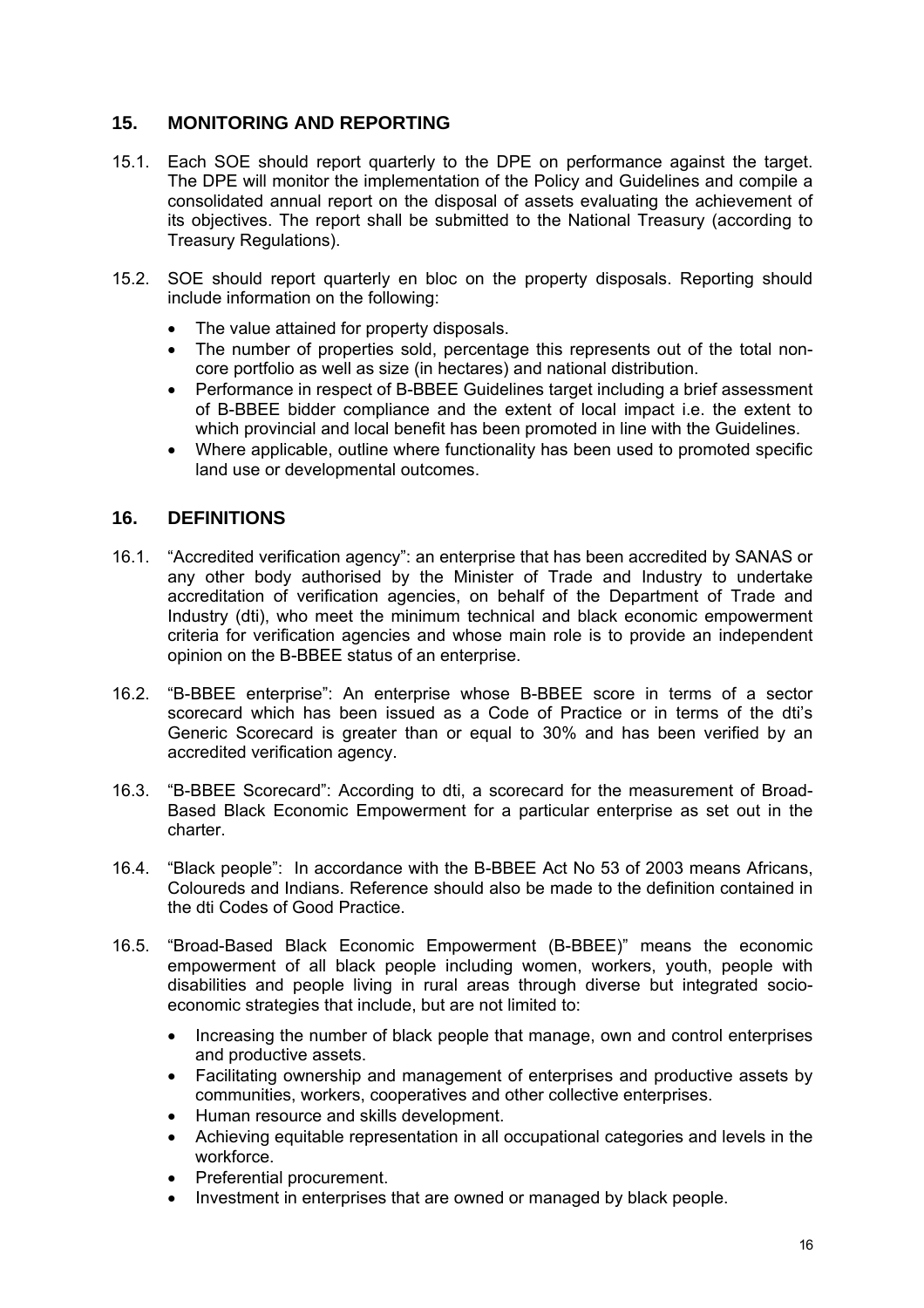- 16.6. "Enterprise": the person(s) conducting a business, trade or profession in the Republic of South Africa.
- 16.7. "Generic scorecard": The balanced B-BBEE scorecard include in Code 000, Statement 000 of the dti Codes of Good Practice.
- 16.8. "Joint venture": normally unincorporated bodies, regarded in law as partnerships in which the partners are jointly and severally liable for the acts, neglects and omissions of the partnership. A joint venture is a venture normally formed ad-hoc for a specific project, in which two or more parties share the obligations, risks and rewards.
- 16.9. "Disposal". Refers to the sale, exchange or donation of SOE property (including the allocation of SOE property free of charge for a period of time); the conclusion of any form of land availability agreement in respect of immovable property with any person and the registration of any real or personal right in respect of SOE property. In this document, disposal refers to the permanent or temporary alienation of immovable assets, which includes but is not limited to sale, exchange and other rights relating to immovable assets (e.g. servitudes).
- 16.10. "Local area": The area surrounding the property to be disposed of within a radius of 100 kilometres.
- 16.11. "SANAS": South African National Accreditation System.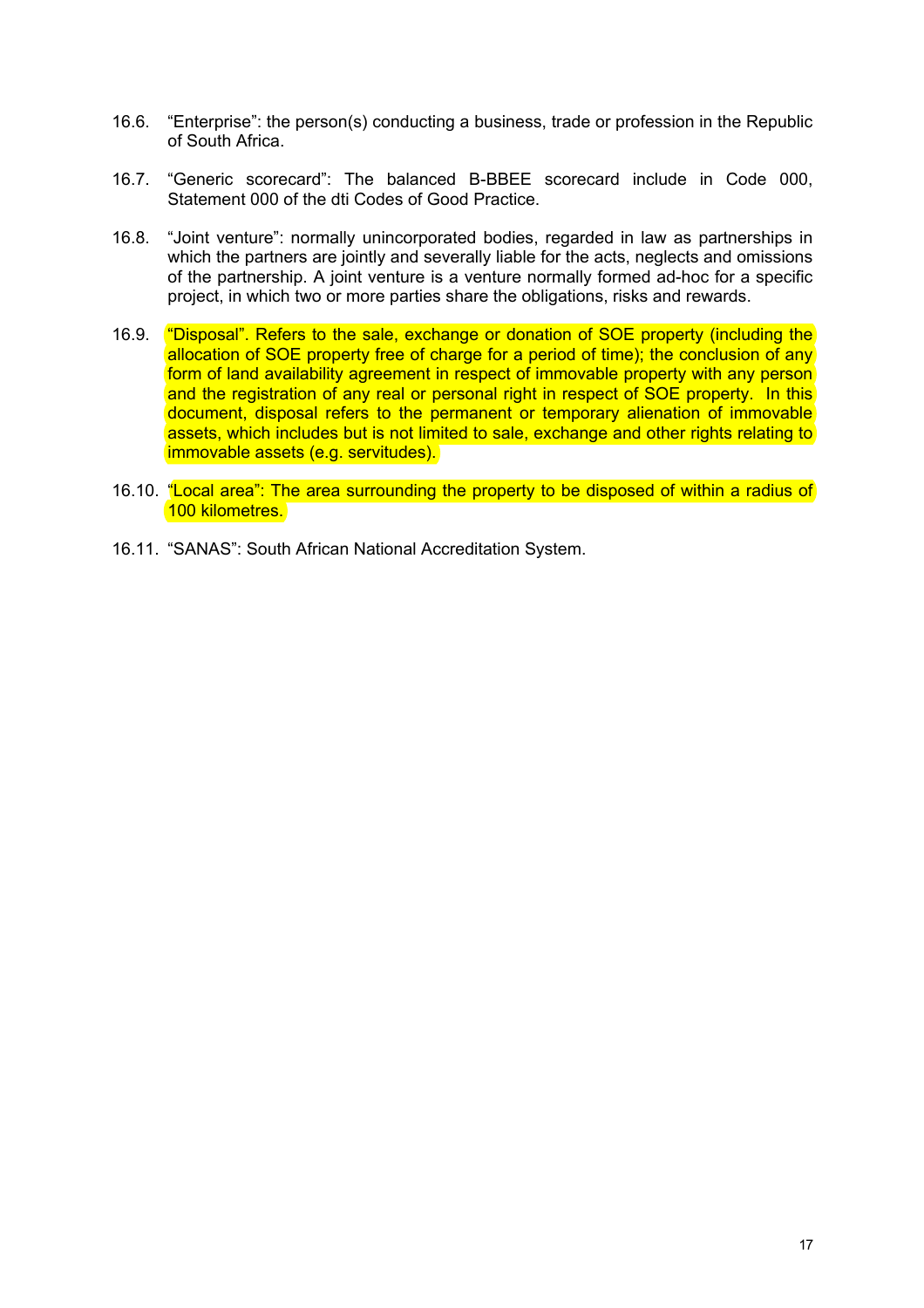## <span id="page-17-0"></span>**APPENDIX 1: THE GENERIC SCORECARD – GAZETTED FEBRUARY 2007**

| <b>BEE</b> elements  | Weighting | Indicators                                                                 | Indicator                    | <b>Targets</b>           |                 |
|----------------------|-----------|----------------------------------------------------------------------------|------------------------------|--------------------------|-----------------|
|                      |           |                                                                            | Weighting                    |                          |                 |
|                      |           | Exercisable Voting Rights by black people                                  | 3                            | $25% + 1$ vote           |                 |
|                      |           | Exercisable Voting Rights by black women                                   | $\overline{2}$               | 10%                      |                 |
|                      |           | Economic Interest in the Enterprise to which                               | 4                            | 25%                      |                 |
|                      |           | Black people are entitled                                                  |                              |                          |                 |
|                      |           | Economic Interest in the Enterprise to which                               | $\overline{2}$               | 10%                      |                 |
|                      |           | Black women are entitled                                                   |                              |                          |                 |
|                      |           | Economic Interest of the following black natural                           |                              | 2.5%                     |                 |
|                      |           | people in the Enterprise:                                                  |                              |                          |                 |
|                      |           | Black designated groups;                                                   |                              |                          |                 |
|                      |           | Black participants in Employee Ownership                                   | 1                            |                          |                 |
|                      |           | Schemes;                                                                   |                              |                          |                 |
|                      |           | <b>Black</b><br>beneficiaries<br>Broad-based<br>of                         |                              |                          |                 |
|                      |           | ownership schemes; or                                                      |                              |                          |                 |
| Ownership            | 20        | <b>Black participants in Co-operatives</b>                                 |                              |                          |                 |
|                      |           | Ownership fulfilment                                                       | 1                            |                          | No restrictions |
|                      |           | Net value                                                                  |                              | 10%-yr 1                 |                 |
|                      |           |                                                                            |                              | 20%-yr 2                 |                 |
|                      |           |                                                                            | $\overline{7}$               | 40%-yr 3&4<br>60%-yr 5&6 |                 |
|                      |           |                                                                            |                              | 80%-yr 7&8               |                 |
|                      |           |                                                                            |                              |                          | 100%-yr 9&10    |
|                      |           | Bonus points:                                                              |                              |                          |                 |
|                      |           | Involvement in the ownership of the Enterprise by                          | $\overline{2}$               | 10%                      |                 |
|                      |           | <b>Black new entrants</b>                                                  |                              |                          |                 |
|                      |           | Involvement in the ownership of the Enterprise of                          |                              |                          |                 |
|                      |           | black participants:                                                        |                              | 10%                      |                 |
|                      |           | in Employee Ownership schemes                                              |                              |                          |                 |
|                      |           | of Broad-based ownership schemes; or                                       | 1                            |                          |                 |
|                      |           | Co-operatives                                                              |                              |                          |                 |
|                      |           | Exercisable Voting Rights of black Board                                   |                              | 50%                      |                 |
|                      |           | members using the Adjusted Recognition for                                 | 3                            |                          |                 |
|                      |           | Gender                                                                     |                              |                          |                 |
|                      |           | Black executive directors using the Adjusted                               | $\overline{2}$               | 50%                      |                 |
|                      |           | recognition for gender                                                     |                              |                          |                 |
| Management           | 10        | Black senior top management using the Adjusted                             | 3                            | 40%                      |                 |
| Control              |           | recognition for gender                                                     |                              |                          |                 |
|                      |           | Black other top management using the Adjusted                              | $\overline{2}$               | 40%                      |                 |
|                      |           | recognition for gender                                                     |                              |                          |                 |
|                      |           | Bonus points:                                                              |                              | 40%                      |                 |
|                      |           | Black Independent Non-executive Board                                      | 1                            |                          |                 |
|                      |           | members                                                                    |                              |                          |                 |
|                      |           |                                                                            |                              | Yrs                      | Yrs 6-          |
|                      |           |                                                                            |                              | $0-5$<br>2%              | 10<br>3%        |
|                      | 15        | <b>Black Employees with disabilities</b><br>Senior Management Black people | $\overline{\mathbf{c}}$<br>5 | 43%                      | 60%             |
| Employment<br>Equity |           | Middle Management Black Women                                              | $\overline{4}$               | 63%                      | 40%             |
|                      |           | Junior Management Black people                                             | $\overline{4}$               | 68%                      | 80%             |
|                      |           | Bonus point for meeting or exceeding the EAP                               |                              |                          |                 |
|                      |           | targets in each EE category above                                          | 3                            |                          |                 |
|                      |           |                                                                            |                              |                          |                 |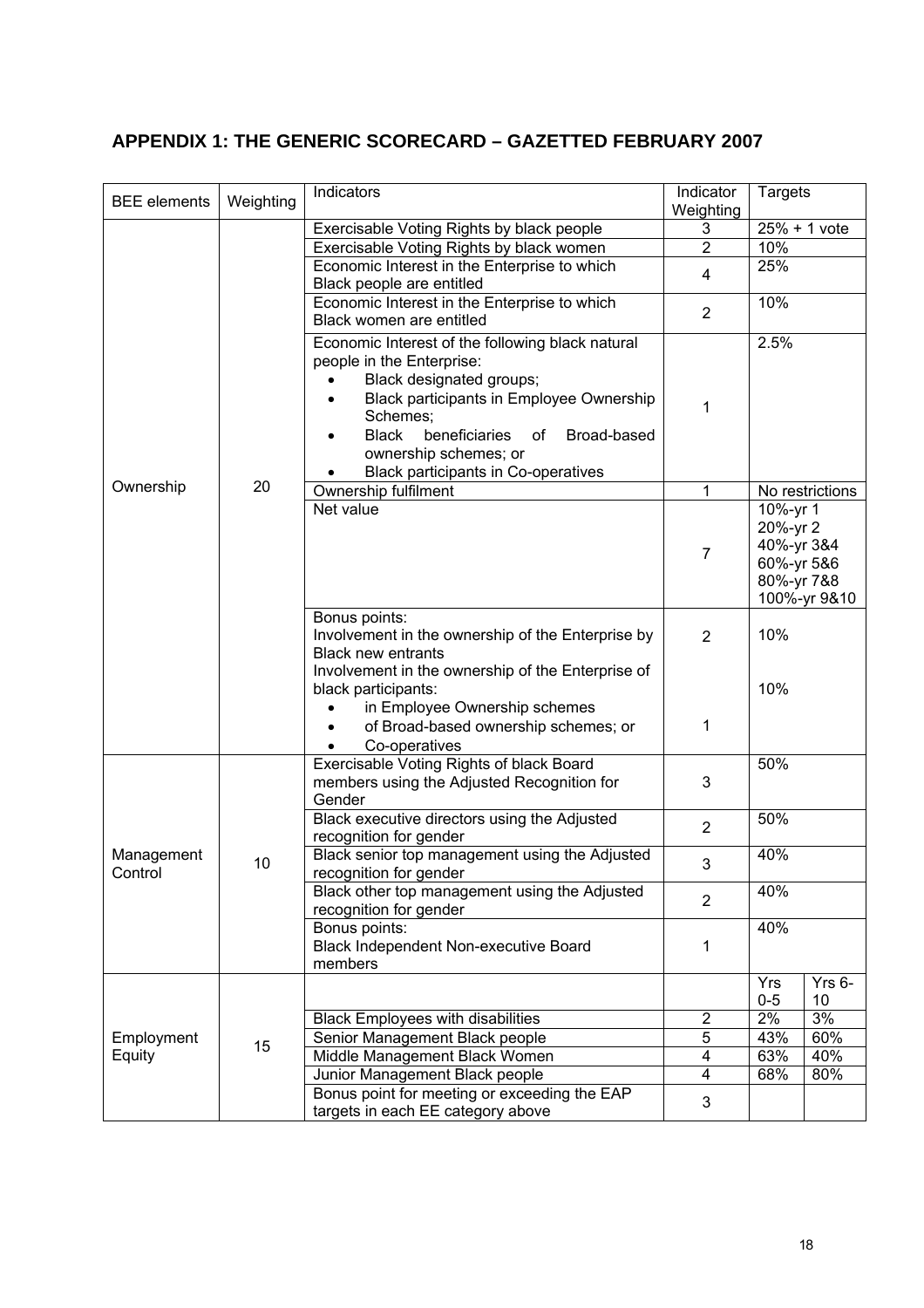| <b>BEE</b> elements                            | Weighting | Indicators                                                                                                                                                                                                                                                                                                                                                                             | Indicator<br>Weighting | <b>Targets</b>  |                  |
|------------------------------------------------|-----------|----------------------------------------------------------------------------------------------------------------------------------------------------------------------------------------------------------------------------------------------------------------------------------------------------------------------------------------------------------------------------------------|------------------------|-----------------|------------------|
|                                                |           | Skills development spend on learning<br>programmes specified in the Learning<br>Programmes matrix for black employees as a<br>percentage of leviable amount using the adjusted<br>recognition for gender                                                                                                                                                                               | 6                      | 3%              |                  |
| <b>Skills</b><br>Development <sup>1</sup>      | 15        | Skills development spend on learning<br>programmes specified in the Learning<br>Programmes matrix for black employees with<br>disabilities as a percentage of leviable amount<br>using the adjusted recognition for gender                                                                                                                                                             | 3                      | 0.3%            |                  |
|                                                |           | Number of black employees participating in<br>Learnerships or Category B, C and D<br>Programmes as a percentage of total employees<br>using the adjusted recognition for gender                                                                                                                                                                                                        | 6                      | 5%              |                  |
|                                                | 20        | BEE procurement spend from all suppliers based<br>on the bee procurement recognition levels as a<br>percentage of total measured procurement spend                                                                                                                                                                                                                                     | 12                     | $0-5$ yr<br>50% | $6-10$ yr<br>70% |
| Preferential                                   |           | BEE procurement spend from qualifying small<br>enterprises or from exempted micro-enterprises<br>based on the applicable bee procurement<br>recognition levels as a percentage of total<br>measured procurement spend                                                                                                                                                                  | 3                      | 10%             | 15%              |
| Procurement <sup>2</sup>                       |           | BEE procurement spend from any of the following<br>suppliers as a percentage of total measured<br>procurement spend:<br>suppliers that are more than 50% black<br>owned<br>regardless<br>of<br><b>BEE</b><br>their<br>procurement recognition level; or<br>suppliers that are more than 30% black<br>$\bullet$<br>women owned regardless of their BEE<br>procurement recognition level | 5                      | 15%             | 20%              |
| Enterprise<br>Development $^3$                 | 15        | Average annual value of all Enterprise<br>Development Contributions and Sector Specific<br>Programmes made by the measured entity as a<br>percentage of the target                                                                                                                                                                                                                     | 15                     | 3% of NPAT      |                  |
| Socio-<br>economic<br>Development <sup>4</sup> | 5         | Average annual value of all Socio-economic<br>Development Contributions made by the<br>measured entity as a percentage of the target                                                                                                                                                                                                                                                   | 5                      | 1% of NPAT      |                  |

 $1$  The following contributions will be considered for enhanced recognition:

<span id="page-18-0"></span>Skill Development spend on which is related to an ABET program may be recognised at a multiple of 1.25 to the actual level of such Skills Development spend.

Category G Learning Programmes under the Learning Programmes Matrix cannot represent more than 15% of the total value of skills development expenditure.

 $2$  The following contributions will be considered for enhanced recognition:

<span id="page-18-1"></span>Where goods and services are procured directly from a supplier which is also a recipient of enterprise development contributions all BEE Procurement Spend from that Supplier shall be multiplied by a factor of 1.2 when calculating the BEE Procurement Spend.

 $3$  The following contributions will be considered for enhanced recognition:

<span id="page-18-2"></span>The full value of Category A Enterprise Development Contributions, adjusted using the Benefit Factor, multiplied by 1.25 is recognisable.

The full value of Category B Enterprise Development Contributions is recognisable. 4

<span id="page-18-3"></span><sup>&</sup>lt;sup>4</sup> The value of Socio-economic Development Contributions made to beneficiaries is recognisable if at least 75% of the value directly benefits black people and if it is less than 75% then the value of the contribution made multiplied by the percentage that benefits black people, is recognisable.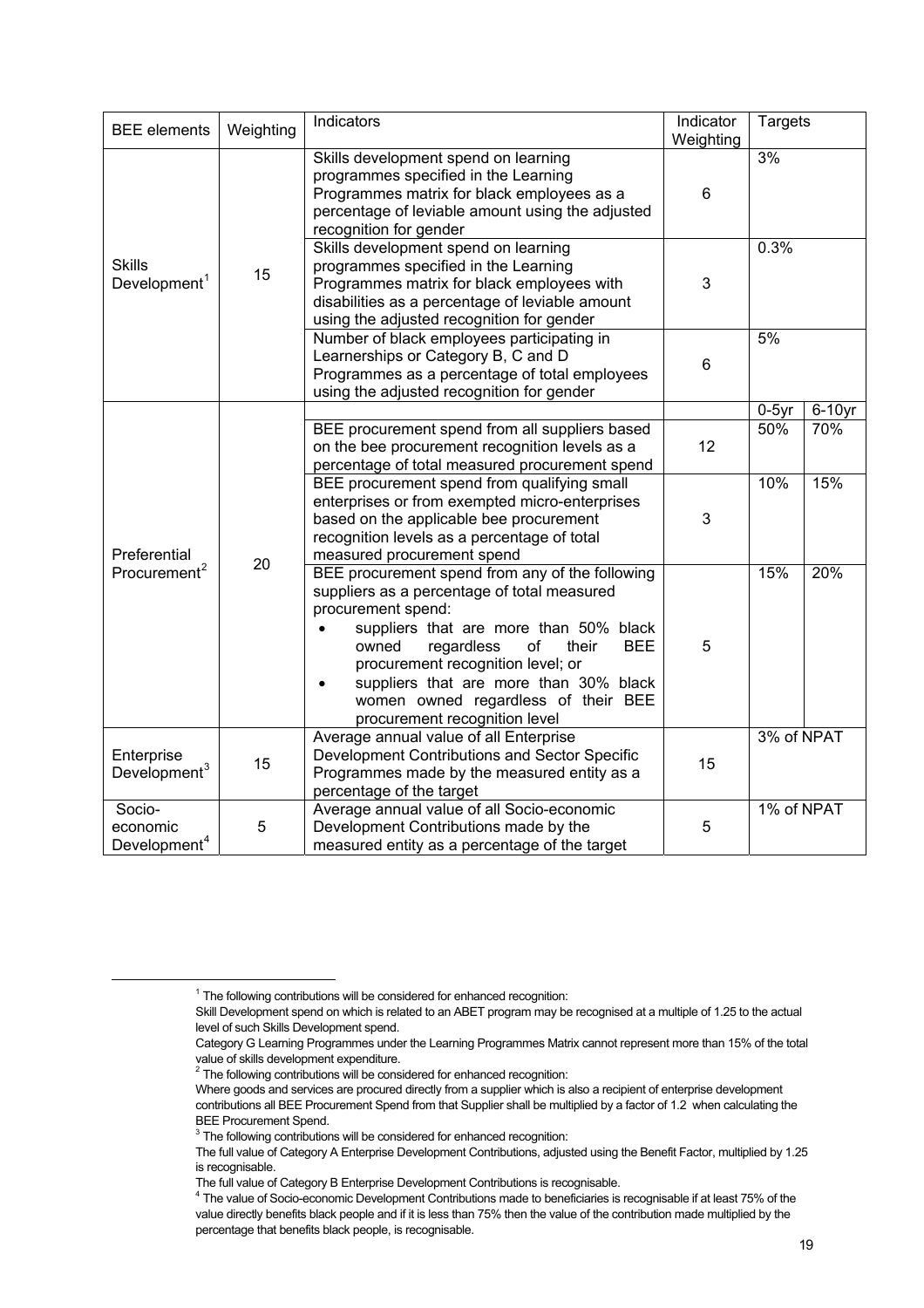## <span id="page-19-0"></span>**APPENDIX 2: THE QSE SCORECARD – GAZETTED FEBRUARY 2007**

QSEs choose *only four* of seven elements

| <b>BEE</b> elements                            | Weighting | Indicators                                                                                                                                         | Indicator<br>Weighting | <b>Targets</b>  |                 |
|------------------------------------------------|-----------|----------------------------------------------------------------------------------------------------------------------------------------------------|------------------------|-----------------|-----------------|
|                                                |           | Exercisable Voting Rights by black people                                                                                                          | 6                      | $25% + 1$ vote  |                 |
|                                                |           | Economic Interest of black people                                                                                                                  | 9                      | 25%             |                 |
|                                                |           | Ownership fulfilment                                                                                                                               | $\mathbf 1$            | No restrictions |                 |
|                                                |           |                                                                                                                                                    |                        | 10%-yr 1        |                 |
|                                                |           |                                                                                                                                                    |                        | 20%-yr 2        |                 |
|                                                |           | Net value                                                                                                                                          | 9                      | 40%-yr 3&4      |                 |
|                                                |           |                                                                                                                                                    |                        | 60%-yr 5&6      |                 |
| Ownership                                      | 25        |                                                                                                                                                    |                        | 80%-yr 7&8      |                 |
|                                                |           |                                                                                                                                                    |                        | 100%-yr 9&10    |                 |
|                                                |           | Bonus points:                                                                                                                                      |                        |                 |                 |
|                                                |           | Involvement in the ownership of the Enterprise by black<br>women                                                                                   | $\overline{2}$         | 10%             |                 |
|                                                |           | Involvement in the ownership of the Enterprise of black                                                                                            |                        | 10%             |                 |
|                                                |           | participants in Employee Ownership schemes, Co-<br>operatives, or Broad-based ownership schemes                                                    | 1                      |                 |                 |
| Management                                     | 25        | Black representation at top management level                                                                                                       | 25                     | 50.1%           |                 |
| Control                                        |           | Bonus point: Black women representation at top<br>management level                                                                                 | $\overline{2}$         | 25%             |                 |
|                                                | 25        |                                                                                                                                                    |                        | <b>Yrs 0-5</b>  | <b>Yrs 6-10</b> |
|                                                |           | Black employees who are management as a percentage of<br>all management using adjusted recognition for gender                                      | 15                     | 40%             | 60%             |
| Employment<br>Equity                           |           | Black employees as a percentage of all employees using<br>adjusted recognition for gender                                                          | 10                     | 60%             | 70%             |
|                                                |           | Bonus point for meeting or exceeding the EAP targets in<br>each EE category above                                                                  | $\overline{2}$         |                 |                 |
| <b>Skills</b><br>Development <sup>5</sup>      | 25        | Skills development spend on learning programmes for black<br>employees as a percentage of leviable amount using the                                | 25                     | 2%              |                 |
|                                                |           | adjusted recognition for gender                                                                                                                    |                        |                 |                 |
|                                                |           |                                                                                                                                                    |                        | <b>Yrs 0-5</b>  | <b>Yrs 6-10</b> |
| Preferential<br>Procurement <sup>6</sup>       | 25        | BEE procurement spend from all suppliers based on the<br>BEE procurement recognition levels as a percentage of total<br>measured procurement spend | 25                     | 40%             | 50%             |
| Enterprise<br>Development <sup>7</sup>         | 25        | Average annual value of all qualifying contributions made by<br>the measured entity as a percentage of the target                                  | 25                     | 2% of NPAT      |                 |
| Socio-<br>economic<br>Development <sup>8</sup> | 25        | Average annual value of all Socio-economic Development<br>Contributions made by the measured entity as a percentage<br>of the target               | 25                     | 1% of NPAT      |                 |

 $5$  The following contributions will be considered for enhanced recognition:

<span id="page-19-1"></span>Skill Development spend on which is related to an ABET program may be recognised at a multiple of 1.25 to the actual level of such Skills Development spend.

Category G Learning Programmes under the Learning Programmes Matrix cannot represent more than 15% of the total value of skills development expenditure.

 $6$  The following contributions will be considered for enhanced recognition:

<span id="page-19-2"></span>Where goods and services are procured directly from a Supplier which is also a recipient of enterprise development contributions all BEE Procurement Spend from that Supplier shall be multiplied by a factor of 1.2 when calculating the BEE Procurement Spend.

 $7$  The following contributions will be considered for enhanced recognition:

<span id="page-19-3"></span>The full value of Category A Enterprise Development Contributions, adjusted using the Benefit Factor, multiplied by 1.25 is recognisable.

The full value of Category B Enterprise Development Contributions is recognisable. 8

<span id="page-19-4"></span><sup>&</sup>lt;sup>8</sup> The value of Socio-economic Development Contributions made to beneficiaries is recognisable if at least 75% of the value directly benefits black people and if it is less than 75% then the value of the contribution made multiplied by the percentage that benefits black people, is recognisable.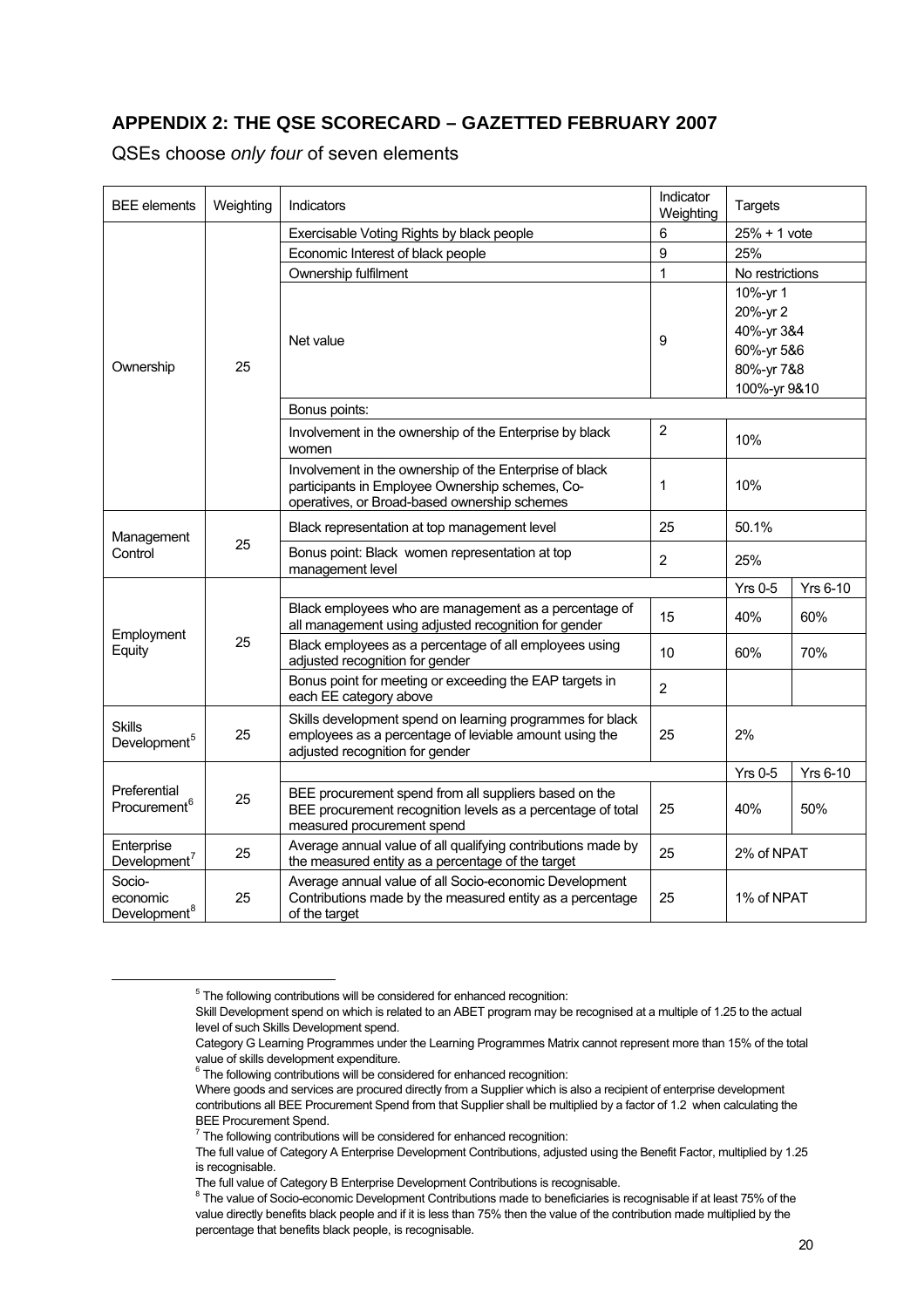## <span id="page-20-0"></span>**APPENDIX 3: THE SCORECARD FOR SPECIALISED ENTERPRISES– GAZETTED FEBRUARY 2007**

| <b>BEE</b> elements                       | Weighting | Indicators                                                                                                                                                                                                                 | Indicator<br>Weighting | <b>Targets</b> |                |
|-------------------------------------------|-----------|----------------------------------------------------------------------------------------------------------------------------------------------------------------------------------------------------------------------------|------------------------|----------------|----------------|
|                                           |           | Exercisable Voting Rights of black Board<br>members using the Adjusted Recognition for<br>Gender                                                                                                                           | 4.5                    | 50%            |                |
|                                           |           | Black executive directors using the Adjusted<br>recognition for gender                                                                                                                                                     | 3                      | 50%            |                |
| Management<br>Control                     | 15        | Black senior top management using the Adjusted<br>recognition for gender                                                                                                                                                   | 4.5                    | 40%            |                |
|                                           |           | Black other top management using the Adjusted<br>recognition for gender                                                                                                                                                    | 3                      | 40%            |                |
|                                           |           | Bonus points:<br>Black Independent Non-executive Board<br>members                                                                                                                                                          | 1                      | 40%            |                |
|                                           |           |                                                                                                                                                                                                                            |                        | Yrs<br>$0 - 5$ | $Yrs$ 6-<br>10 |
|                                           |           | <b>Black Employees with disabilities</b>                                                                                                                                                                                   | $\overline{2}$         | 2%             | 3%             |
| Employment                                |           | Senior Management Black people                                                                                                                                                                                             | 5                      | 43%            | 60%            |
| Equity                                    | 15        | Middle Management Black Women                                                                                                                                                                                              | 4                      | 63%            | 40%            |
|                                           |           | Junior Management Black people                                                                                                                                                                                             | 4                      | 68%            | 80%            |
|                                           |           | Bonus point for meeting or exceeding the EAP                                                                                                                                                                               |                        |                |                |
|                                           |           | targets in each EE category above                                                                                                                                                                                          | 3                      |                |                |
|                                           |           | Skills development spend on learning<br>programmes specified in the Learning<br>Programmes matrix for black employees as a<br>percentage of leviable amount using the adjusted<br>recognition for gender                   | 8                      | 3%             |                |
| <b>Skills</b><br>Development <sup>9</sup> | 20        | Skills development spend on learning<br>programmes specified in the Learning<br>Programmes matrix for black employees with<br>disabilities as a percentage of leviable amount<br>using the adjusted recognition for gender | 4                      | 0.3%           |                |
|                                           |           | Number of black employees participating in<br>Learnerships or Category B, C and D<br>Programmes as a percentage of total employees<br>using the adjusted recognition for gender                                            | 8                      | 5%             |                |
| Preferential<br>Procurement <sup>10</sup> | 20        |                                                                                                                                                                                                                            |                        | $0-5yr$        | 6-<br>10yr     |
|                                           |           | BEE procurement spend from all suppliers based<br>on the bee procurement recognition levels as a<br>percentage of total measured procurement spend                                                                         | 12                     | 50%            | 70%            |
|                                           |           | BEE procurement spend from qualifying small<br>enterprises or from exempted micro-enterprises<br>based on the applicable bee procurement<br>recognition levels as a percentage of total<br>measured procurement spend      | 3                      | 10%            | 15%            |

<span id="page-20-1"></span> $9$  The following contributions will be considered for enhanced recognition:

Skill Development spend on which is related to an ABET program may be recognised at a multiple of 1.25 to the actual level of such Skills Development spend.

Category G Learning Programmes under the Learning Programmes Matrix cannot represent more than 15% of the total value of skills development expenditure.

<span id="page-20-2"></span><sup>&</sup>lt;sup>10</sup> The following contributions will be considered for enhanced recognition:

Where goods and services are procured directly from a supplier which is also a recipient of enterprise development contributions all BEE Procurement Spend from that Supplier shall be multiplied by a factor of 1.2 when calculating the BEE Procurement Spend.